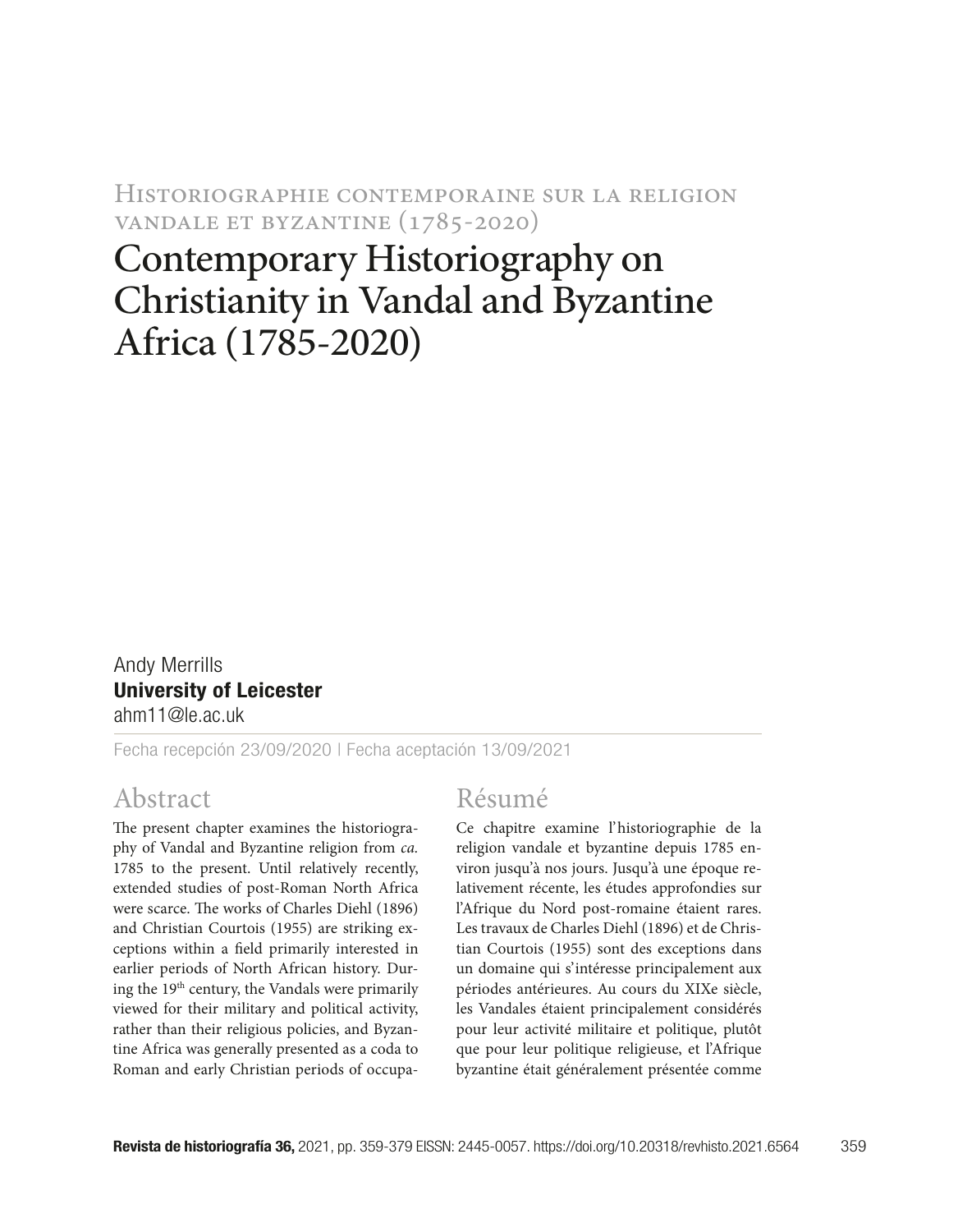tion. The dramatic expansion of archaeological and philological scholarship in the latter part of the twentieth century had an important effect upon the understanding of these groups, but it is only in the last twenty years that detailed scrutiny of the later periods of pre-Islamic North Africa have become widespread.

## Keywords

Byzantine Africa, Vandal Africa, Charles Diehl, Christian Courtois, Pères Blancs.

une coda des périodes d'occupation romaine et des premiers chrétiens. L'expansion spectaculaire de la recherche archéologique et philologique dans la dernière partie du XXe siècle a eu un effet important sur la compréhension de ces groupes, mais ce n'est qu'au cours des vingt dernières années que l'examen détaillé des périodes ultérieures de l'Afrique du Nord préislamique est devenu courant.

## Mots-clés

Afrique byzantine, Afrique vandale, Charles Diehl, Christian Courtois, Pères Blancs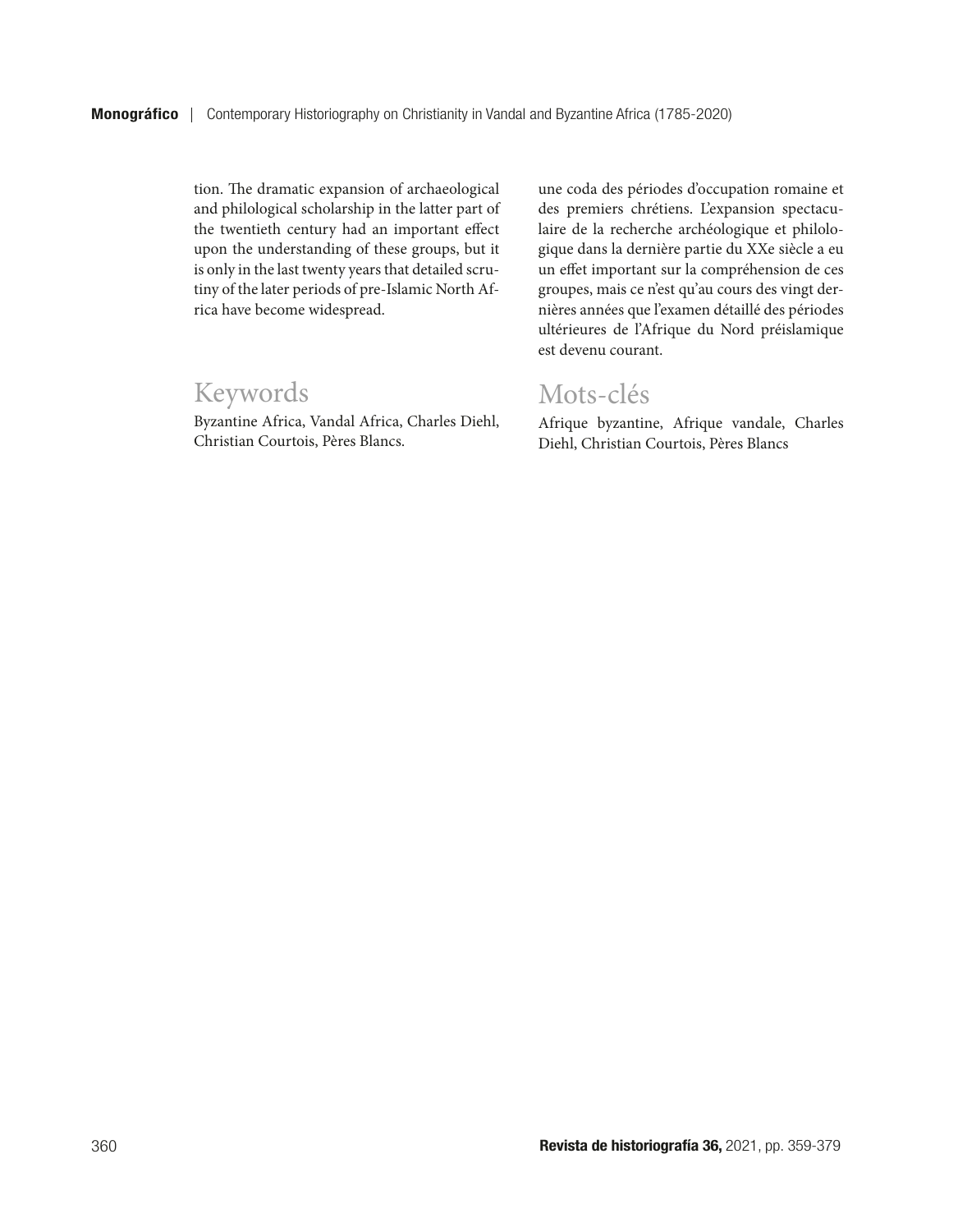North Africa in the Vandal and Byzantine periods (439-533 and 533-698 CE) has always been a somewhat esoteric area of study, both for scholars working on the ancient Maghreb and for those interested in the early medieval world more broadly. Although a great deal of important work has been published since the 19<sup>th</sup> century, it is only in the last twenty years that a significant volume of scholarship has been focused directly on the period, and even now dedicated studies of Byzantine Africa remain scarce. The  $5<sup>th</sup>$ ,  $6<sup>th</sup>$  and  $7<sup>th</sup>$  centuries have featured in many broad surveys of Christian Africa but have rarely been accorded a central role in their own right. As a result, the historiography of this period – and specifically of religion in this period – is somewhat fragmented and discontinuous.

The religious trajectories of Vandal and Byzantine Africa were ostensibly very different: modern scholarship has sometimes framed the former as a period of persecution by the "Arian" Vandals over their "Nicene" subjects, and the latter as a reintegration of the region into the orthodox world of the eastern empire, but the shortcomings of these simplifications have always been recognized, as we shall see. While the two periods were often very different, their study has often followed similar trajectories. Both have been influenced profoundly by an increased appreciation for late antique texts, and especially by the expansion of post-classical archaeology. Crucially, both have benefitted from the recognition that the world of African Christianity did not simply end with the death of Augustine of Hippo in 430, and that there were strong continuities from the Roman period into the Vandal, and (no less importantly) from the Vandal into the Byzantine.

The present chapter gathers together these different strands. It is organized roughly chronologically into three parts. The first considers scholarship from the start of the  $19<sup>th</sup>$ century to the middle of the  $20<sup>th</sup>$  – that is, broadly the period of the French colonial occupation of the Maghreb. This briefly discusses approaches to post-Roman African history at this time, and the somewhat complex position of the Vandal and Byzantine periods in specifically Christian narratives. The second section considers the work of Christian Courtois (1912- 1956), perhaps the single most important scholar who has worked on this field, and the intensification of scholarship that came after him in the latter part of the  $20<sup>th</sup>$  century. These decades witnessed a dramatic expansion in publications on late antique Africa, the compilation of important synthetic studies and (especially) new critical editions of key Christian texts. The final section considers the far greater proliferation (and internationalization) of work on Vandal and Byzantine Christianity since around the turn of the millennium. Thanks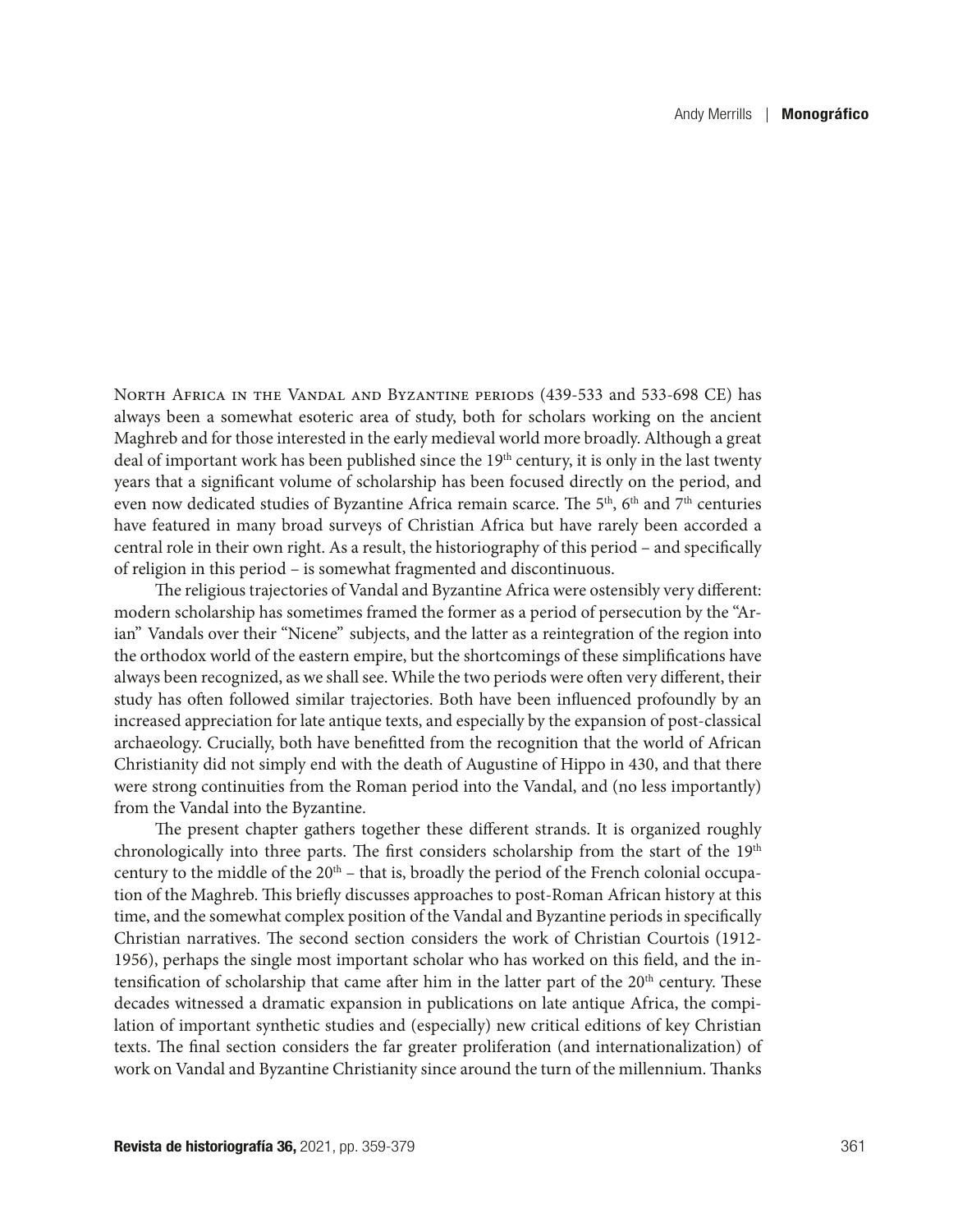to a range of important historical and archaeological projects, and the further publication of crucial Christian texts, post-Augustinian Africa is now much better integrated into the scholarship on the wider world of late antiquity.

## 1. From the French Revolution to the Second World War

North African history between the death of Augustine and the Arab conquests was not extensively studied in the 18<sup>th</sup> or 19<sup>th</sup> centuries. Grand histories of the end of the Roman Empire by authors like Jean-Baptiste Dubos or Edward Gibbon rarely paid much attention to the territories south of the Mediterranean, preferring to focus on the more familiar lands to the north. This is not to say that Vandal Africa was ignored entirely. In 1785, Konrad Mannert's *Geschichte der Vandalen* provided an important narrative of the group from its earliest prehistory to the end of the Vandal kingdom<sup>1</sup>. The discussions of the Vandals written over the next century and a half more or less followed Mannert's narrative template. In most, particular emphasis was placed upon the European prehistory of the Vandal "people", with correspondingly little attention paid to their history within Africa<sup>2</sup>. As a result, the bestdocumented episodes in the Vandal kingdom – the persecutions under King Huneric (477- 484), described in Victor of Vita's contemporary *Historia Persecutionis* – are often treated only tangentially within these studies, where they are addressed at all. In Felix Papencordt's 1837 work, for example, only seventeen pages are devoted to the religious history of the group; Ludwig Schmidt's 1903 monograph is similarly more concerned with religious and military history than with religious topics<sup>3</sup>. While Mannert, Papencordt and Schmidt all note the importance of the Arian church to Vandal royal power in this period, this basic point is not interrogated closely. Instead, the violent invasions of the Vandals across Gaul and the rise to prominence under their great king Geiseric (*ca*. 425-477) are emphasized as the defining features of Vandal identity. Indeed, a significant historical tradition is simply represented by short biographies of that king, with particular emphasis on political and military success<sup>4</sup>.

<sup>1.</sup> K. Mannert, *Geschichte der Vandalen*, Leipzig, 1785.

<sup>2.</sup> On these emphases see esp. R. Steinacher, "Vandalen im frühneuzeitlichen Ostseeraum. Beobachtungen zur Rezeption antiker ethnischer Identitäten im 16. und 17. Jahrhundert", in K. Strobl (ed.), *Die Geschichte der Antike aktuell: Methoden, Ergebnisse und Rezeption*, Klagenfurt, 2005, 279-298 and A. Merrills, "The Origins of 'Vandalism'", *International Journal of the Classical Tradition*, 16.2, 2009, 155-175.

<sup>3.</sup> F. Papencordt, *Geschichte der vandalischen Herrschaft in Afrika*, Berlin, 1837, 269-287; L. Schmidt, *Geschichte der Wandalen*, Leipzig, 1903, 184.

<sup>4.</sup> Compare for example F. Martroye, *Genséric. La Conquéte Vandale en Afrique et la Destruction de l'Empire d'Occident*, Paris, 1907; P. Bigelow, *Genseric. King of the Vandals and first Prussian Kaiser*, New York, 1917; E.-F. Gautier, *Genséric Roi des Vandales*, Paris, 1929; H.F. Blunck, *König Geiserich. Eine Erzählung von Geiserich und dem Zug der Wandalen*, Hamburg, 1937; H.W. Quast, *Geiserich. Vandale ohne Vandalismus*, Augsburg, 1987; H. Gourdin, *Genséric. Soleil barbare*, Paris, 1999; and now I. Hughes, *Gaiseric: The Vandal who Sacked Rome*, London, 2017.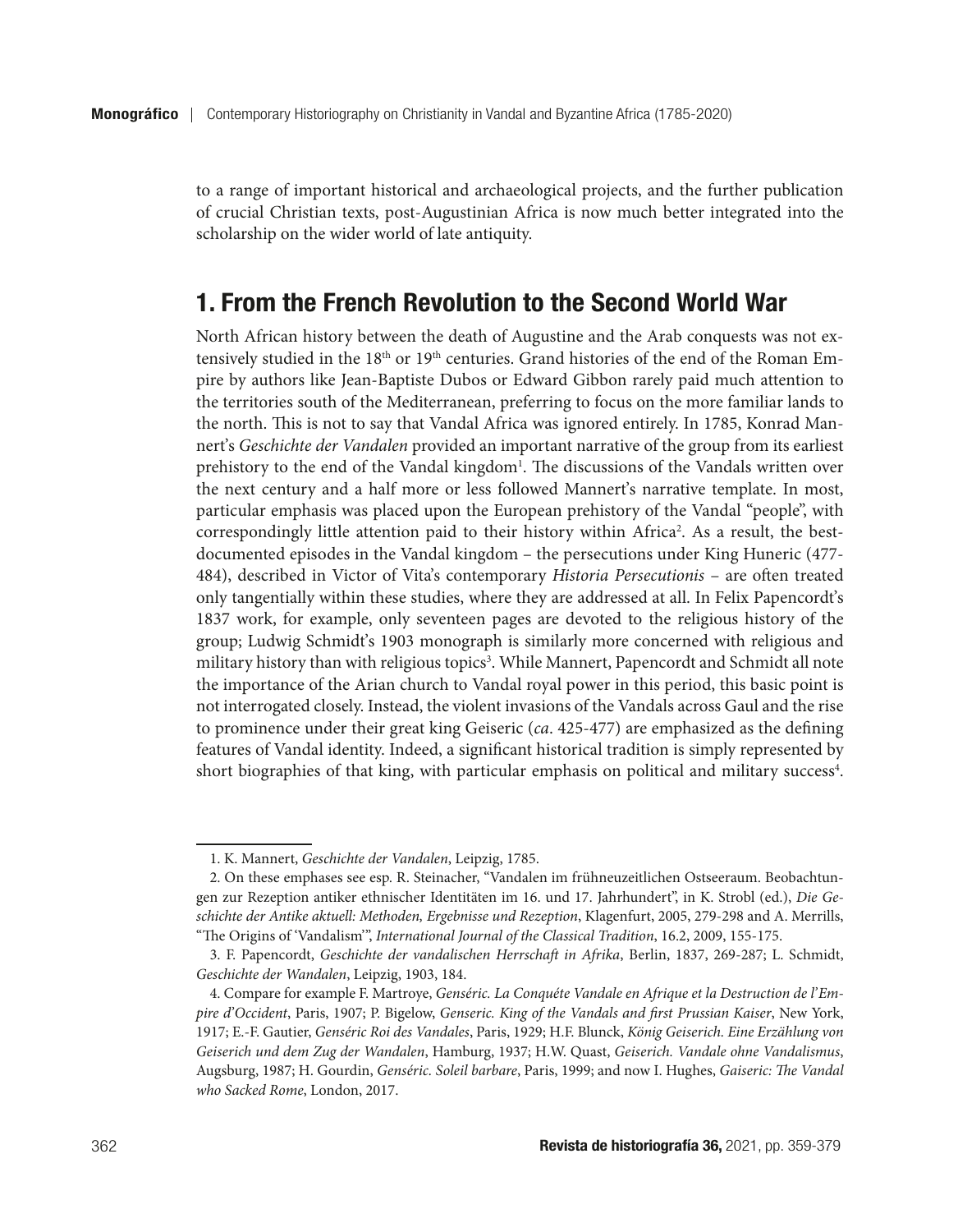From this perspective, the Vandals were presented with the glamorous frisson of destructive barbarism, with little extensive discussion of their religious activities.

The European framing of Vandal history may have done little to illuminate the religious history of 5<sup>th</sup>-century North Africa, but the scholarly advances of this period remain important. Ferdinand Wrede's linguistic study of the Vandalic language, for example, is still an important point of reference and a valuable source on the linguistics and onomastics of the group5 . The Vandals also benefitted from the philological revolution in German scholarship at this time. The *Historia Persecutionis* of Victor of Vita was edited by Karl Halm for the *Monumenta Germaniae Historica* in 1879 and by Michael Petschenig for the *Corpus Scriptorum*  Ecclesiasticorum Latinorum in 1881, the first modern scholarly editions of that text<sup>6</sup>. These works prompted modern translations into German and French over the years that followed and a critical study by Wilhelm Pötzsch in 18877 . Scholarly editions of several other crucial texts were produced at the same time including the *Laterculum Regum Vandalorum*, an African Christian chronicle, and the Byzantine-period chronicle of Victor of Tunnuna<sup>8</sup>.

The single most important study of Byzantine Africa in the  $19<sup>th</sup>$  century – and arguably also in the period since – was Charles Diehl's *L'Afrique Byzantine* of 1896. Written at the request of the Academie des Inscriptions et Belles-Lettres to provide a history of the Byzantine occupation from the texts, inscriptions and archaeology, and hence to complement the same scholar's study of the Exarchate of Ravenna which had been published in 1888, Diehl's work was originally envisaged as a temporary measure in the expectation that a fuller history of the period would shortly be written<sup>9</sup>. Although other scholars did publish on Byzantine Africa over the years that followed, including an important articles by Charles Saumagne on Justinian's patronage of the African church, no further attempt was made to summarise the period as a whole<sup>10</sup>. As with many of the Vandal histories written at around the same time, Diehl's emphasis is particularly upon political and military matters, and the two principal poles for the composition of his work are imperial edicts of 534 on the one hand, and the massive standing remains of Byzantine fortifications on the other. But his scholarship also ranged beyond these lodestones, and he drew extensively on emerging archaeological materials. His short chapter on the religious tensions of Justinianic Africa includes extensive reference both to the theological texts relating to the so-called "Three Chapters" controversy of the 540s and 550s (many of which were critically understudied at the time of Diehl's work), and to the developing field of Christian archaeology within North Africa itself<sup>11</sup>.

<sup>5.</sup> H. Wrede, *Über die Sprache der Wandalen*, Strasbourg 1886.

<sup>6.</sup> K. Halm, *MGH*, *AA*, 2, 1879; M. Petschenig, *CSEL*, 7, 1881.

<sup>7.</sup> W. Pötzsch, *Viktor von Vita und die Kirchenverfolgung im Wandalenreiche*, Döbeln, 1887.

<sup>8.</sup> Both edited in T. Mommsen, *MGH*, *AA*, 11, 1894.

<sup>9.</sup> C. Diehl, *L'Afrique Byzantine : histoire de la domination byzantine en Afrique (533–709)*, Paris, 1896; C. Diehl, *Études sur l'administration byzantine dans l'exarchat de Ravenne (568-751),* Paris, 1888.

<sup>10.</sup> C. Saumagne, "Étude sur la propriété écclésiastique à Carthage d'après des novelles 36 et 37 de Justinien", *Byzantinische Zeitschrift*, 22, 1913, 77-87.

<sup>11.</sup> C. Diehl, *L'Afrique Byzantine… op. cit.*, n. 9, 408-449.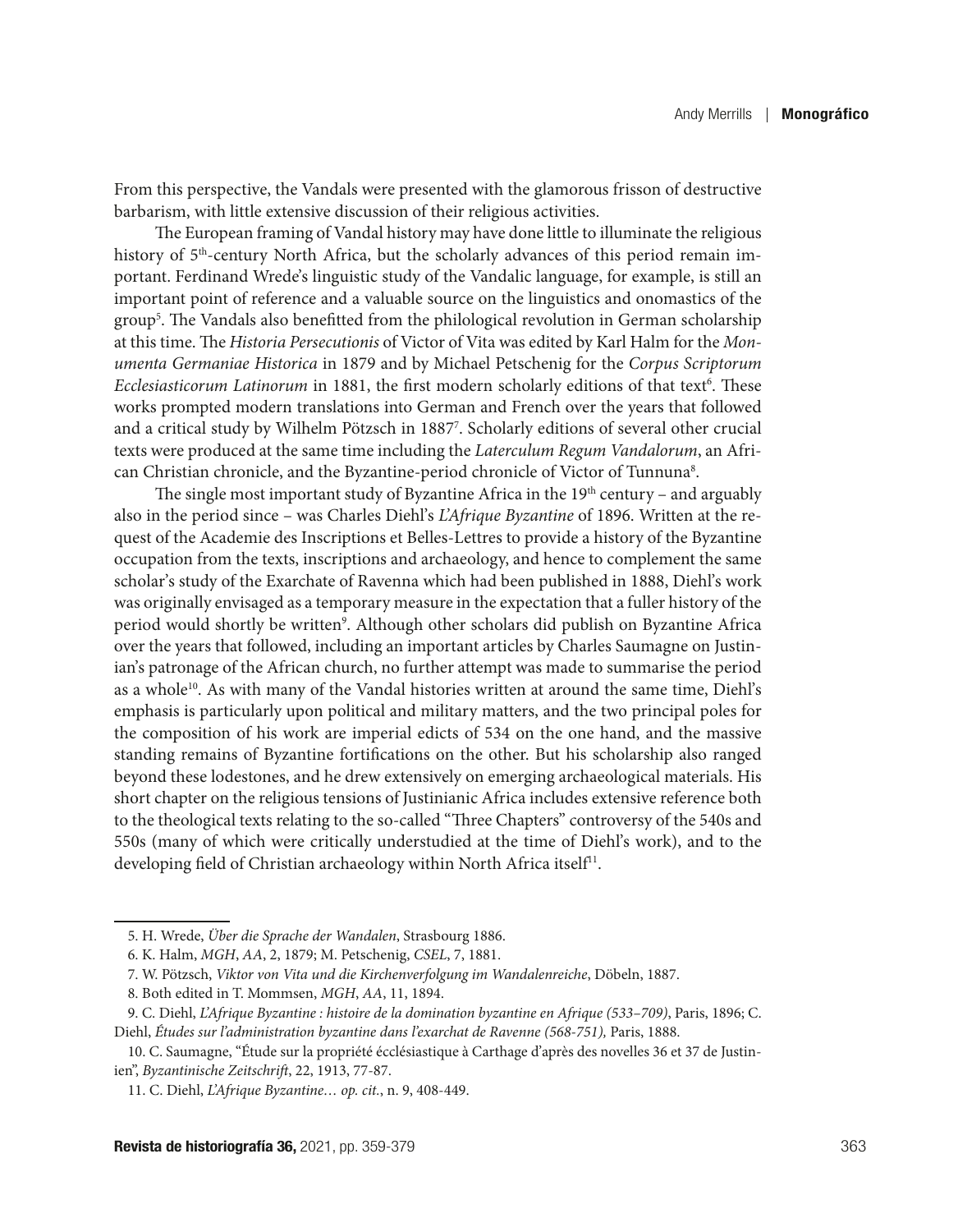The colonial occupation of North Africa from 1830 prompted a new interest in the Christian history of the region, and stimulated ground-breaking archaeological investigation. While the majority of this attention focused on the earliest centuries of Christian activity, Vandal and Byzantine churches were also investigated, and soldiers and clerics were among the most enthusiastic investigators<sup>12</sup>. While secular histories and archaeologies of the 19<sup>th</sup> century rarely paid attention to later occupation, and instead sought in the towns, defences, and agricultural improvements of the high imperial period the antecedents for modern occupation, the Christian discourse was rather broader. Tertullian, Cyprian and Augustine may have been the focus of most attention, but the martyrs of the Vandal period and the champions of the Byzantine church were also given their due. Stefano Antonio Morcelli's three volume *Africa Christiana* of 1816-1817, for example, discussed the church from its origins in the  $2<sup>nd</sup>$  century down to the  $11<sup>th</sup>$ , and noted the importance of the Justinianic conquest to Christianity in the region, even as it passed over the Vandal interregnum rather swiftly. This model was followed by his many translators and imitators<sup>13</sup>. Antoine-Adolphe Dupuch in his *Essai sur l'Algérie chrétienne* of 1848, and Anatole Toulotte in his *La Géographie de l'Afrique Chrétienne* of 1888 both expanded Morcelli's framework with reference to recent archaeological discoveries, including several churches which were certainly Byzantine in date14. In due course, Toulotte's work was further expanded by Joseph Mesnage in 191215.

Christian archaeology followed similar emphases. While mostly concerned with evidence from the third and fourth centuries, later periods were not ignored. Dupuch sponsored extensive excavation from his bishopric of *Iulia Caesarea* (Algiers) from 1838, including work on the basilica at Tipasa16. Similarly, Louis-Adrien Berbrugger and Louis Moll excavated a number of late Christian sites across Algeria, among them the important  $5<sup>th</sup>$ -century church at *Castellum Tingitanum* and the Byzantine complex at *Theveste*17. This intensified following the foundation of the Missionary Society of Algeria – the Pères Blancs – by Charles Lavigerie in 1868, and the establishment of their mission on the Byrsa Hill in Carthage<sup>18</sup>. Under Alfred Louis Delattre, the Pères Blancs catalysed archaeology in Carthage in the period before the

<sup>12.</sup> Overviews: P.A. Février, *Approches du Maghreb Romain*, Aix-en-Provence, 1989, 23-65; D.J. Mattingly, *Imperialism, Power, and Identity. Experiencing the Roman Empire,* Princeton, 2011, 43-74; M. Greenhalgh, *The Military and Colonial Destruction of the Roman Landscape of North Africa,* Leiden, 2014; B. Effros, *Incidental Archaeologists. French Officers and the Rediscovery of Roman North Africa*, Ithaca, NY, 2018.

<sup>13.</sup> S.A. Morcelli, *Africa Christiana*, Brescia, 1816-1817.

<sup>14.</sup> A.-A. Dupuch, *Essai sur l'Algérie chrétienne*, Turin, 1848; A. Toulotte, *La Géographie de l'Afrique Chrétienne*, Montreuil, 1888.

<sup>15.</sup> J. Mesnage, *L'Afrique chrétienne. Évêches et ruines antiques*, Paris, 1912.

<sup>16.</sup> W.H.C. Frend, *The Archaeology of Early Christianity. A History*, London, 1996, 51-64.

<sup>17.</sup> W.H.C. Frend, *The Archaeology…, op. cit.*, n. 16, 58-61.

<sup>18.</sup> W.H.C. Frend, *The Archaeology…, op. cit.*, n. 16, 62-73; J.D. O'Donnell jr., *Lavigerie in Tunisia. The Interplay of Imperialist and Missionary*, Athens, GA, 1979.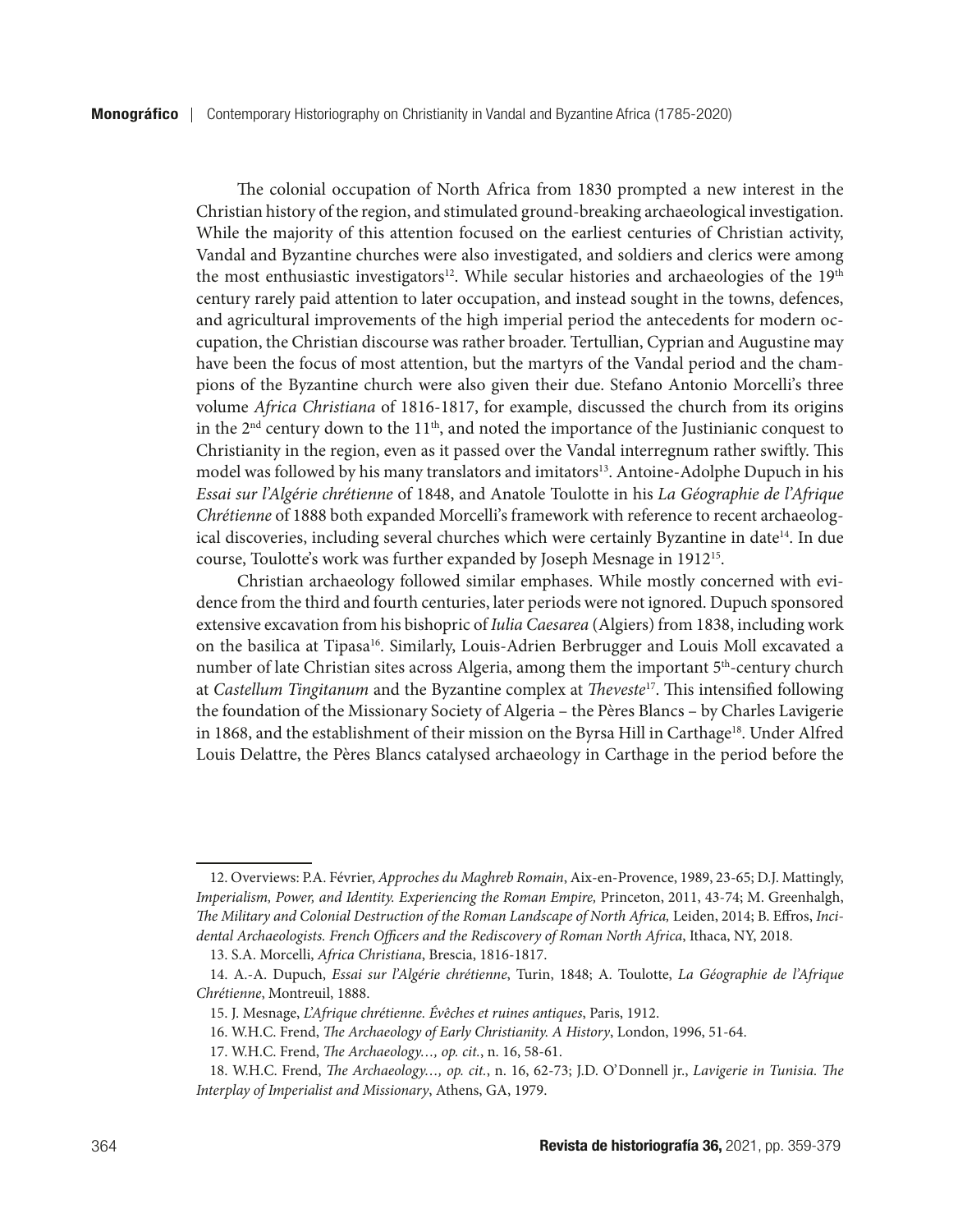first world war<sup>19</sup>. Again, much of the focus of this work was on earlier periods, but later sites were also examined. Delattre in particular worked on a number of later Christian basilicas in Carthage including those at Bir Ftouha and Dermech, and helped establish an appreciation of the Byzantine period in the material culture of the city<sup>20</sup>. Although the relationship between Christian and secular archaeology was frequently tense in this period, the scale of this work ensured its integration into the grand synthetic surveys of the early-20<sup>th</sup> century. Stéphane Gsell's *Atlas archéologique d'Algérie* includes many later churches (some of which he excavated himself), and the second volume of his *Monuments antiques de l'Algerie* includes a long discussion of Christian archaeology, including some from the fifth and sixth centuries<sup>21</sup>. Paul Gauckler's surveys of Tunisian archaeology at around the same time also integrated Christian material, some of which dated from the Vandal and Byzantine periods<sup>22</sup>.

In spite of this work, wider surveys of Classical North Africa still had a tendency to stop with the Vandal conquest, if not before. While grand projects often aspired to synthesize the history of the region down to the Arab conquest and beyond, such goals were rarely accomplished. Gsell's own *Histoire Ancienne de l'Afrique du Nord* ends at the time of the Roman occupation (although volume 5 on indigenous society does make good use of Byzantine period textual sources). More strikingly, Paul Monceaux's projected eight volume history *Histoire littéraire de l'Afrique chrétienne. Depuis les origines jusqu à l'invasion Arabe*, only ran to seven volumes in its final form and ended with Augustine on the Donatist controversy, thereby omitting entirely the last two and a half centuries of the pre-Islamic period and belying the scope if its title<sup>23</sup>. The most significant exception to this rule was Charles-André Julien's substantial *Histoire de l'Afrique du Nord*, which was first published in 1930 to commemorate the centenary of the French colonial occupation. That work drew upon the work of Schmidt, Diehl and (for the early Islamic period) E.-F. Gautier in creating a coherent survey of the region from prehistory to the present<sup>24</sup>. Outside this work, however, detailed discussions of fifth-, sixth- and seventh-century religion in North Africa tended to be restricted to isolated studies, or to relatively brief asides in works otherwise focused on later Roman, early medieval, or Byzantine history<sup>25</sup>.

<sup>19.</sup> J. Freed, "Le Père Alfred-Louis Delattre (1850-1932) et les fouilles archéologiques de Carthage", *Histoire, Monde et Cultures Religieuses*, 4.8, 2008, 67-100; J. Jansen, "Karthago und die Pères blancs", in C. Trümpler (ed.), *Das grosse Spiel: Archäeologie und Politik zur Zeit des Kolonialismus (1860-1940)*, Cologne, 2008, 538-549.

<sup>20.</sup> R. Bockmann, *Capital Continuous. A Study of Vandal Carthage and Central North Africa from an Archaeological Perspective*, Wiesbaden, 2013, 98-105.

<sup>21.</sup> S. Gsell, *Les monuments antiques de l'Algérie*. 2 vols, Paris, 1901; S. Gsell, *Atlas Archéologique de l'Algérie*, Paris and Algiers, 1911.

<sup>22.</sup> Esp. P. Gauckler, *L'Archéologie de la Tunisie*, Paris, 1896.

<sup>23.</sup> P. Monceaux, *Histoire littéraire de l'Afrique chrétienne. Depuis les origines jusqu à l'invasion Arabe*, 7 vols., Paris, 1905-1927.

<sup>24.</sup> Ch.-A. Julien, *Histoire de l'Afrique du Nord*, Paris, 1930.

<sup>25.</sup> See for example the study of Fulgentius by G.-G. Lapeyre, *Saint Fulgence de Ruspe*, Paris, 1929 and the important study of the Three Chapters controverst by W. Pewesin, "*Imperium, ecclesia universalis*, Rom: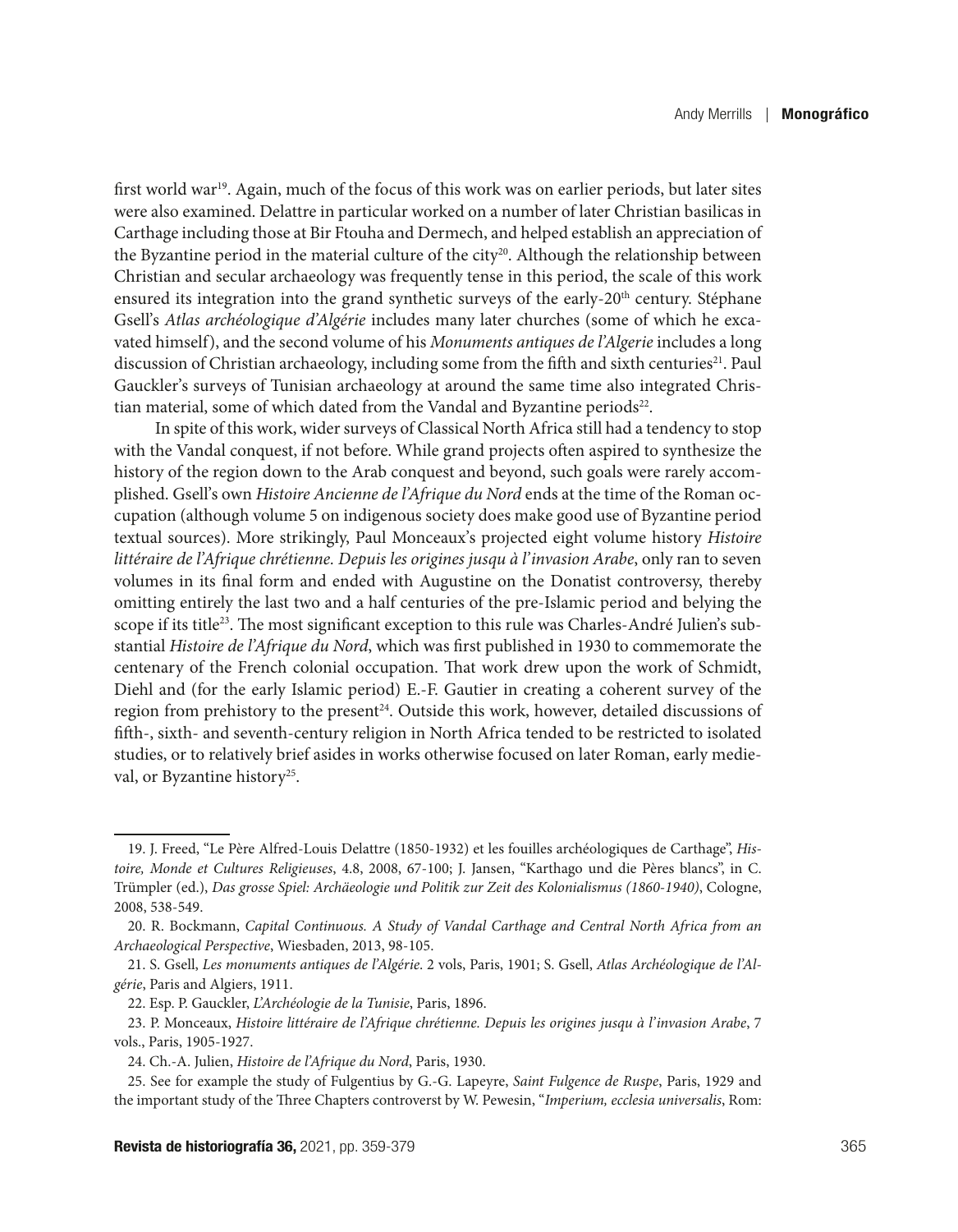## 2. Christian Courtois and the Later 20th Century

If Charles Diehl continues to cast a long shadow over the study of Byzantine Africa, Christian Courtois holds a similar position with respect to the Vandals. Prior to his untimely death in a car accident in the summer of 1956, Courtois wrote a ground-breaking analysis of the work of Victor of Vita, an produced important edition and commentary on the late-5th century Albertini Tablets, (with Louis Leschi, Charles Perrat and Charles Saumagne), and oversaw an expanded second edition of the first part of Julien's *Histoire de l'Afrique du Nord*<sup>26</sup>. Courtois' greatest contribution, however, was undoubtedly his 1955 monograph *Les Vandales et l'Afrique*, which remains perhaps the best single study of that topic, and a major monument in the study of pre-Islamic Africa<sup>27</sup>. Despite a full treatment of Vandal prehistory, Courtois' was an essentially North African study which situated the kingdom of the Hasdings firmly in the landscape of the Maghreb. *Les Vandales* included sensitive analyses of later Roman society and of the emergence of "Berber" polities, as well as a thorough assessment of the functioning of the Vandal state. Courtois' understanding of Vandal religious policy was similarly nuanced, and explored the importance of Arianism to the changing political authority of the Hasding kings, as well as the erosion of clear boundaries between "Vandal", "Roman", "Arian" and "Catholic"<sup>28</sup>.

The only significant weakness of Courtois' work was its rather superficial engagement with the archaeological scholarship, which was in a somewhat moribund state during the post-war period. This was to change dramatically in the generation that followed, and the flourishing of excavation and later field survey across Africa helped revive interest in the later history of the church. Synthetic analyses were published which emulated the ambition and vision of Gsell or Gauckler, but incorporated a greater degree of modern sensitivity to context and dating, as well as a wider range of material. Most relevant for our purposes – and still essential – are the massive collaborative surveys of the Christian basilicas of Algeria (with a second volume on Tunisia published in 2014), and Yvette Duval's similarly wide-ranging overviews of the saints' cults as they are attested in the archaeology, epigraphy and texts from the  $3<sup>rd</sup>$  century to the  $7<sup>th29</sup>$ . Each of these placed welcome emphasis on post-Roman, (and especially Byzantine) material. New excavation campaigns were also ongoing, with impor-

Der Kampf der afrikanischen Kirche um die Mitte des 6. Jahrhunderts", in E. Seeberg, R. Holzmann and W. Weber (eds.), *Geistige Grundlagen römischer Kirchenpolitik*, Stuttgart, 1937.

<sup>26.</sup> C. Courtois, *Victor de Vita et son oeuvre*, Algiers, 1954; C. Courtois, L. Leschi, C. Perrat and C. Saumagne (eds.), *Tablettes Albertini: actes privés de l'epoque vandale (fin du Ve siècle*), 2 vols., Paris, 1952.

<sup>27.</sup> C. Courtois, *Les Vandales et l'Afrique*, Paris, 1955.

<sup>28.</sup> C. Courtois, *Les Vandales…*, *op. cit.*, n. 27, 275-310.

<sup>29.</sup> I. Gui, N. Duval and J.-P. Caillet, *Basiliques chrétiennes d'Afrique du Nord, I. Inventaire des monuments de l'Algérie*, 2 vols., Turnhout, 1992; F. Baratte, F. Bejaoui , N. Duval, S. Berraho, I. Gui and H. Jacquest, *Basiliques chrétiennes d'Afrique du Nord, II. Inventaire des monuments de la Tunisie*, Bordeaux, 2014; Y. Duval, Loca sanctorum Africae*. Le culte des martyrs en Afrique du IVe au VIIe siècle,* Rome, 1992.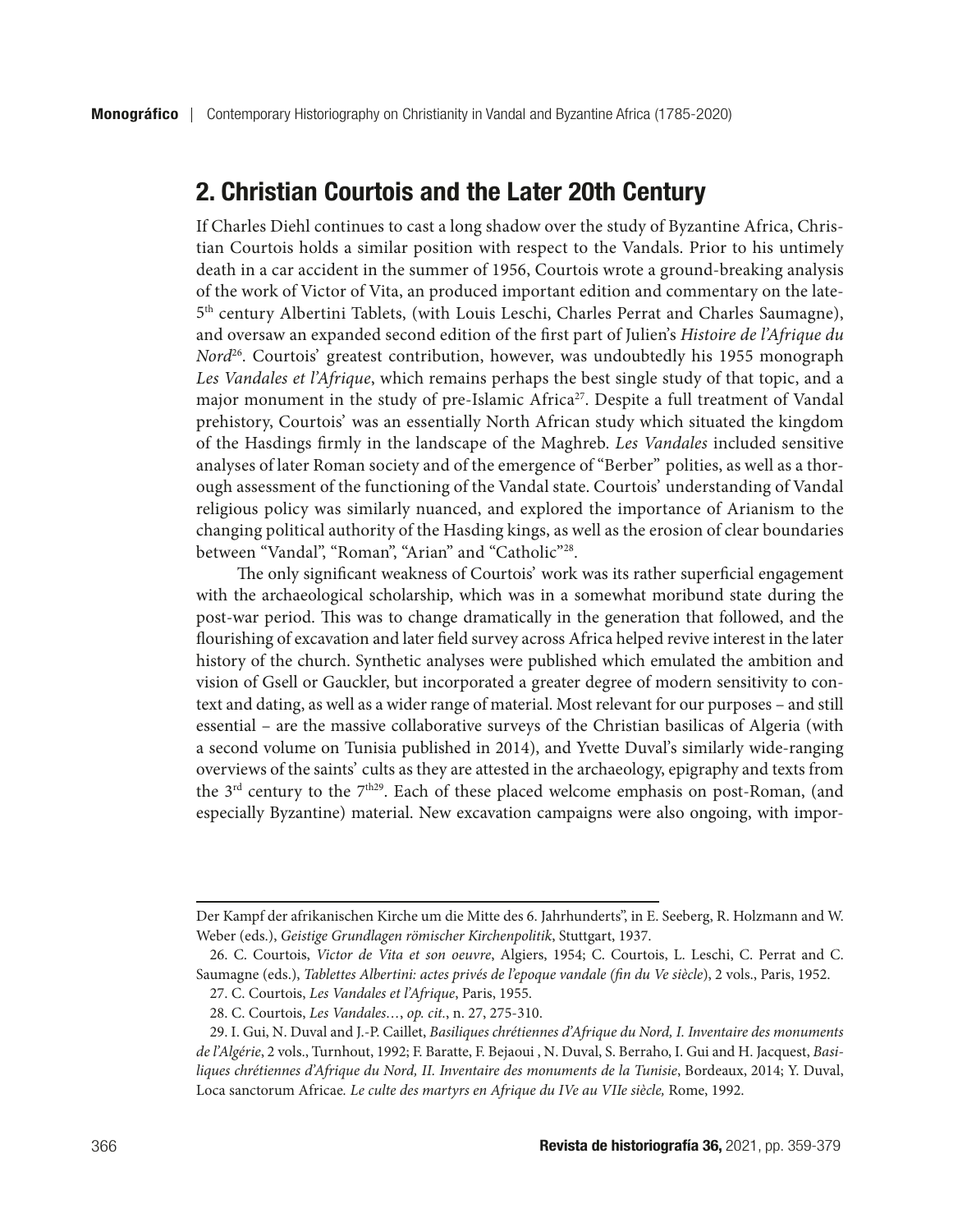tant implications for the understanding of the regional church, especially in later periods $30$ . This increasing volume of excavation, combined with new sensitivity to dating enabled by the revolution in ceramic analysis in particular, allowed Vandal and Byzantine Africa to be appreciated as phases in the gradual evolution of a Christian region, rather than as distinct temporal periods to be set aside (or ignored).

The greatest developments in Christian archaeology were in Carthage, under the auspices of the UNESCO Save Carthage campaign from 1972-1992, and the implications of this work are still being felt. The campaign saw multiple teams return to the excavation of a city that had been comparatively neglected since the work of the Pères Blancs at the start of the century<sup>31</sup>. Late antique phases were a particular area of focus for the new excavations, particularly around the circular monument in the centre of the city and at the Avenue Habib Bourguiba in the south. This work continued into the 1990s, and is still in the process of publication<sup>32</sup>. New reappraisals complemented the initial excavations of the Pères Blancs at Damous el Karita<sup>33</sup>, Mcidfa<sup>34</sup>, Bir el Knissia<sup>35</sup>, and Bir Ftouha<sup>36</sup>, and further campaigns uncovered other late churches in the centre of the city including the "Carthagenna" Basilica<sup>37</sup> and (most recently) the Bir Messaouda Basilica<sup>38</sup>. Even before this expansion, historians appreciated the importance of this work for the understanding of Vandal and Byzantine rule in Carthage, and a material dimension again became central to discussions of these periods<sup>39</sup>. Similar reappraisals of the Christian archaeology of provincial cities like *Ammaedara* and *Sufetula* have nuanced this picture still further<sup>40</sup>. Increasingly, the Christian occupation of such centres is

<sup>30.</sup> Archaeology in this period is summarized in N. Duval, "Quinze ans de recherches archéologiques sur l'antiquité tardive en Afrique du Nord. 1975-1990", *Revue des Études Anciennes*, 92, 1990, 349-387 and *idem*, "Vingt ans de recherches archéologiques sur l'antiquité tardive en Afrique du Nord. 1975-1993", *Revue des Études Anciennes*, 95, 1993, 583-640.

<sup>31.</sup> See esp. L. Ennabli, *Carthage: une métropole Chrétienne*, Paris, 1997 and W.H.C. Frend, *The Archaeology of Early Christianity…*, *op. cit.*, n. 16, 313-317.

<sup>32.</sup> Summarized in R. Bockmann, *Capital Continuous…*, *op. cit.*, n. 20, 88-108.

<sup>33.</sup> H. Dolenz, *Damous el-Karita. Die österreichisch-tunesischen Ausgrabungen der Jahre 1996 und 1997 im Saalbau und der Memoria des Pilgerheiligtums Damous el-Kartita in Karthago*, Vienna, 2001.

<sup>34.</sup> L. Ennabli, *Les inscriptions funéraires chrétiennes de Carthage, II. La Basilique de Mcidfa*, Rome, 1982; L. Ennabli, *Carthage…*, *op. cit*., n. 31, 133-135.

<sup>35.</sup> S.T. Stevens (ed.), *Bir el Knissia at Carthage. A Rediscovered Cemetery Church*, Portsmouth, RI, 1993.

<sup>36.</sup> S.T. Stevens, A.V. Kalinowski and H. VanderLeest, *Bir Ftouha. A Pilgrimage Church Complex at Carthage*, Portsmouth, RI, 2005.

<sup>37.</sup> L. Ennabli, *La Basilique de Carthagenna et le Locus des Sept Moines de Gafsa*, Paris, 2002.

<sup>38.</sup> R. Miles and S. Greenslade (eds.), *The Bir Messaouda Basilica. Pilgrimage and Transformation of an Urban Landscape in Sixth Century Carthage*, Oxford and Philadelphia, 2020.

<sup>39.</sup> F.M. Clover, "Carthage and the Vandals", in J.H. Humphrey (ed.), *Excavations at Carthage, VII*, Ann Arbor, MI, 1982, 1-22; A. Ben Abed and N. Duval, "Carthage, la capitale du royaume et les villes de Tunisie à

l'époque vandale", in G. Ripoll and J. M. Gurt (eds.), *Sedes regiae (ann. 400 – 800)*, Barcelona, 2000, 163-218.

<sup>40.</sup> See R. Bockmann, *Capital Continuous…*, *op. cit.*, n. 20, 200-214, 227-37.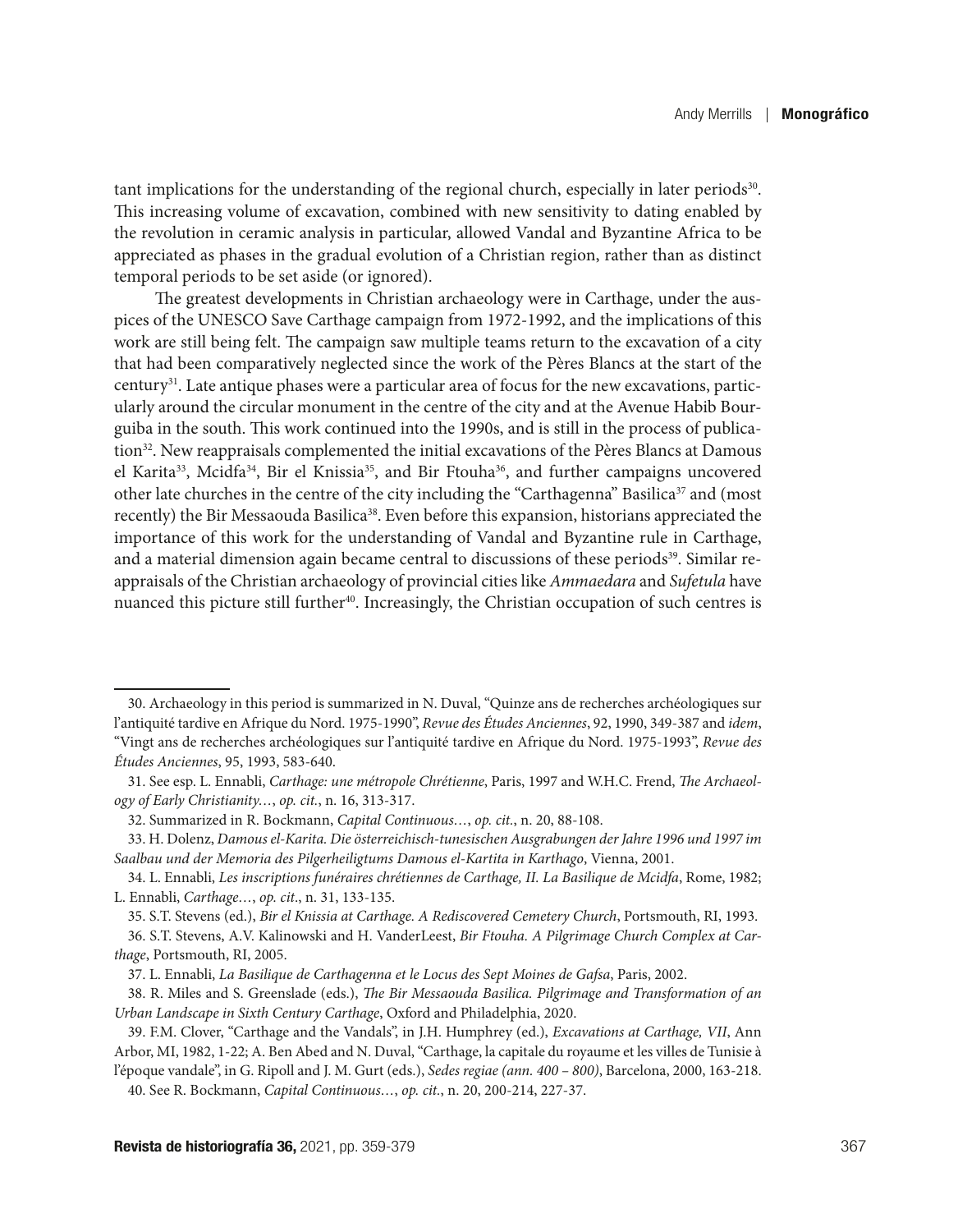understood as a process of continual (and often uneven) transformation, rather than of sudden change at the time of the Vandal (or Byzantine) occupation.

Understanding of the more peripheral regions of post-Roman North Africa was also transformed in the latter part of the  $20<sup>th</sup>$  century, and the implications of this scholarship are still being felt in the twenty-first. A number of important studies by J.B. Ward-Perkins, R.B. Goodchild and Joyce Reynolds addressed the spread of Christianity in Tripolitania and Cyrenaica, both through much more systematic appreciation of the archaeology and the reappraisal of the fragmentary textual and epigraphic data<sup>41</sup>. Although Christian remains are relatively scarce in these regions compared with the rich pickings further west, the implications of this work are considerable, particularly in thinking about the relationship between Christianity and earlier religions, and the church building programme under Justinian in the 540s and 550s<sup>42</sup>. Similar progress was made in the understanding of Mauretania Tingitana and the far west of Mauretania Caesariensis, which culminated in Noé Villaverde Vega's important survey of 200143. Although Vandal and Byzantine power was only sporadically felt in this part of the Maghreb, and may have been limited to Septem (Ceuta) and a few other coastal garrisons, this work highlighted the importance of the region not least through its later connection to the ideology of imperial conquest, and later advances into Spain<sup>44</sup>. Christian archaeology of this region in this late period remains relatively slight, but the discovery of 5th-century basilical church at Septem illuminates the religious topography of that city under the Vandals<sup>45</sup>. This church seems to have fallen out of use under the Byzantines, but references in Procopius demonstrate the continued importance of church building in that city at the time of the reconquest<sup>46</sup>.

<sup>41.</sup> See esp. J.B. Ward-Perkins, and R.G. Goodchild, "The Christian antiquities of Tripolitania", *Archaeologia*, 95, 1-83; J.B. Ward-Perkins, R.G. Goodchild and J. Reynolds, *Christian Monuments of* Cyrenaica, London, 2003 and the collected papers in R.G. Goodchild, *Libyan Studies*, London, 1976.

<sup>42.</sup> D. Roques, "Procope de Césarée et la Cyrénaïque du VIe siècle ap. J.-C", *Rendiconti dell'Accademia di Archeologia, Lettere e Belle Arti*, 64, 1993-1994, 393-434; J. Reynolds, "Byzantine Buildings, Justinian and Procopius in Libya Inferior and Libya Superior", *Antiquité Tardive*, 8, 2000, 169-176. On comparable treatments of earlier cultic practice (and later relations with Christianity), see for example, V. Brouquier-Reddé, *Temples et cultes de Tripolitaine*, Paris, 1992.

<sup>43.</sup> N. Villaverde Vega, *Tingitana en la antigüedad tardía, siglos III-VII : autoctonía y romanidad en el extremo occidente mediterráneo*. Madrid, 2001, esp. 321-345.

<sup>44.</sup> D. Bernal Casasola and J.M. Pérez Rivera, "La ocupación bizantina de Septem. Análisis del registro arqueológico y propuestas de interpretación", in *V Reunión de Arqueología Cristiana Hispánica (Cartagena, 1998). Actas*, Barcelona, 2000, 121-133.

<sup>45.</sup> E.A. Fernández Sotelo, *Basílica y necrópolis tardorromanas de Ceuta*, Ceuta, 2000. On Christian remains as a whole, see É. Lenoir, "Monuments du culte chrétien en Maurétanie Tingitane", *Antiquité Tardive,* 11, 2003, 167-79 and P.A. Février, "Aux origines du christianisme en Maurétanie césarienne", *Mélanges de l'École française de Rome – Antiquité*, 98, 1986, 935-77.

<sup>46.</sup> Crisply summarized in D. Bernal Casasola and F. Villada Paredes, "Acerca del *Frourion* Bizantino de *Septem*: Entre Procopio, Gozalbes y la Arqueología", in Sabino Perea Yébenes and Mauricio Pastor Muñoz (eds), *El Norte de África en Época Romana,* Madrid and Salamanca, 2020, 413-445.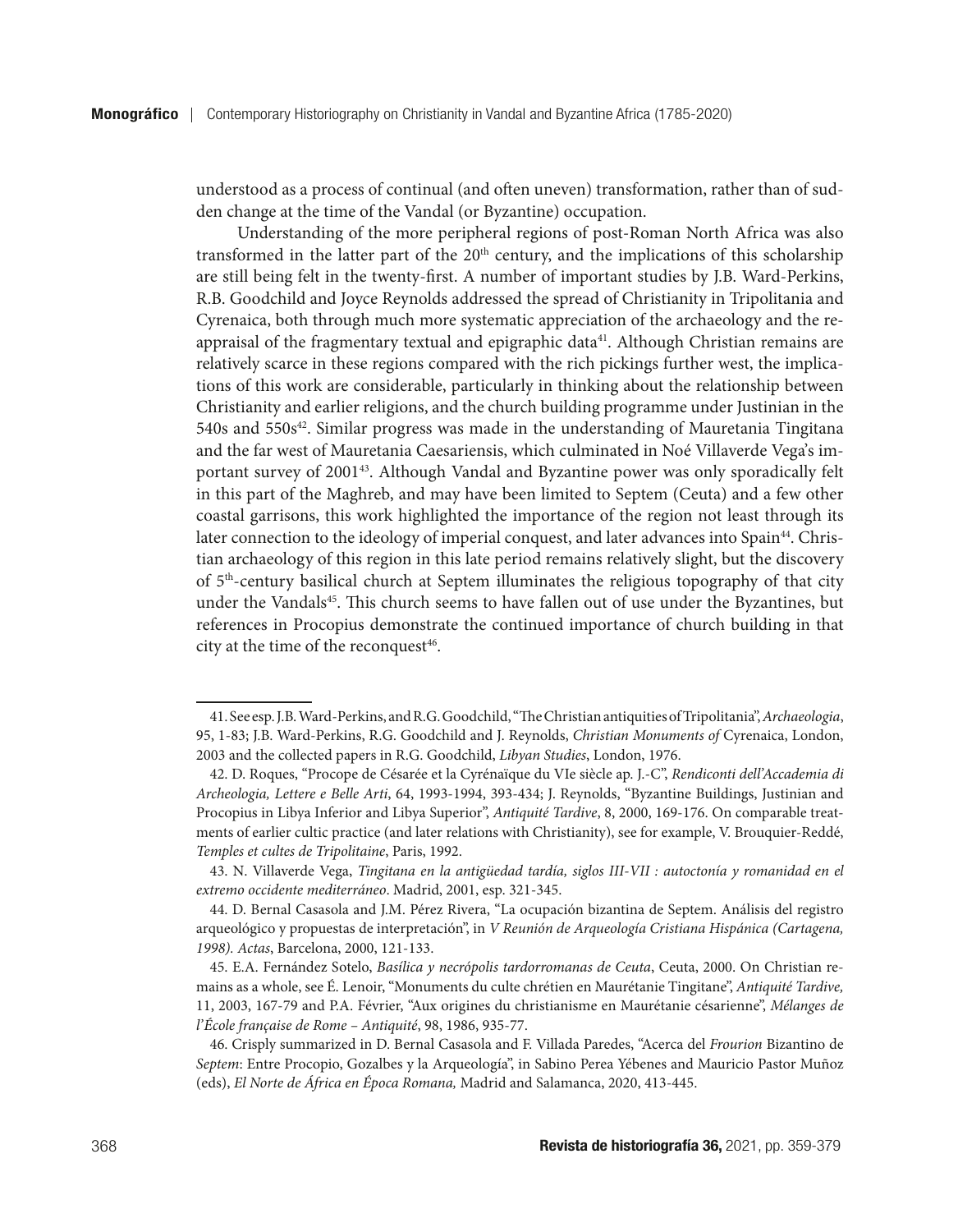Philological scholarship relating to Vandal and Byzantine Africa was also transformed in the later-20<sup>th</sup> century, not least through the proliferation of reliable textual editions and detailed studies of these works. Various volumes of the *Corpus Christianorum Series Latina* covered the substantial religious corpus of Fulgentius of Ruspe<sup>47</sup>, works attributed to Quodvultdeus of Carthage<sup>48</sup>, and the Byzantine-period texts of Verecundus<sup>49</sup>, Primasius<sup>50</sup>, and Facundus<sup>51</sup>. The same series also included compilations of texts relating to the African Church councils from 345-52552, and anonymous and pseudonymous religious writing from the same period, much of which may be dated to the Vandal period $53$ . Important editions were also published in other series, including a text and translation of Quodvultdeus', *Liber Promissionum* for *Sources Chrétiennes*, and Antonio Isola's critical study of Fulgentius' writing54. Isola also examined Vandal Africa through the sermons of the period and brilliantly demonstrated the value of these neglected sources for the understanding of social and political – as well as religious – history<sup>55</sup>.

The second half of the  $20<sup>th</sup>$  century also saw a scattering of other publications on different aspects of the history of Vandal and Byzantine Africa in a range of languages, although the principal emphasis was not always religious. Hans-Joachim Diesner's short history of the Vandal kingdom primarily discussed social and economic factors in its functioning and collapse, and referred only briefly to religious schism<sup>56</sup>. In 1981, Denys Pringle and Jean Durliat produced independent studies of Byzantine military policy in North Africa, each of which also reflected on the role played by the church in the consolidation of imperial power in the region<sup>57</sup>. At around the same time, Salvatore Puliatti interrogated the Justinianic legislation which marked the establishment of the imperial administration in Spring 534, and subsequently the religious laws which helped to sustain  $it s$ . Other publications were similarly religious in focus. Several scholars interrogated the survival of the imperial cult in Vandal

55. A. Isola, *I cristiani dell'Africa vandalica nei* sermones *del tempo (429-534)*, Milan, 1990. Cf. also S.T. Stevens, "The Circle of Bishop Fulgentius", *Traditio*, 38, 1982, 327-341.

56. H.-J. Diesner, *Das Vandalenreich. Aufstieg und Untergang*, Stuttgart, 1966, 79-84, 137-140.

57. D. Pringle, *The Defence of Byzantine Africa from Justinian to the Arab Conquest*, 2 vols., Oxford, 1981;

J. Durliat, *Les Dédicaces. D'ouvrages de défense dans l'Afrique Byzantine*, Rome, 1981 and the comments in P.A. Février, "Approches récentes de l'Afrique byzantine", *Revue de l'Occident musulman et de la Méditerranée*, 35, 1983, 25-53.

58. S. Puliatti, *Ricerche sulla legislazione 'regionale' di Giustiniano. Lo statuto civile e l'ordinamento militare della preferrura Africana*. Milan, 1980 and cf. also S. Puliatti, "I privilegi della chiesa africana nella legisla-

<sup>47.</sup> Ed. J. Fraipoint, *CCSL*, 91-91A, Turnhout, 1961, 1968.

<sup>48.</sup> Ed. R. Braun, *CCSL,* 60, Turnhout, 1976.

<sup>49.</sup> Ed. R. Demeulenaere, *CCSL*, 90A, Turnhout, 1976.

<sup>50.</sup> Ed. A. W. Adams, *CCSL*, 92, Turnhout, 1985.

<sup>51.</sup> Ed. J.-M. Clément and R. van der Plaetse, *CCSL*, 90A, Turnhout, 1974.

<sup>52.</sup> Ed. C. Munier, *CCSL*, 149, Turnhout, 1974.

<sup>53.</sup> Various editors, *CCSL*, 91A, Turnhout, 1961.

<sup>54.</sup> Ed. R. Braun, *SC*, 101-2, Paris, 1964; A. Isola, *Fulgenzio di Ruspe. Salmo contro i vandali ariani*, Turin, 1983.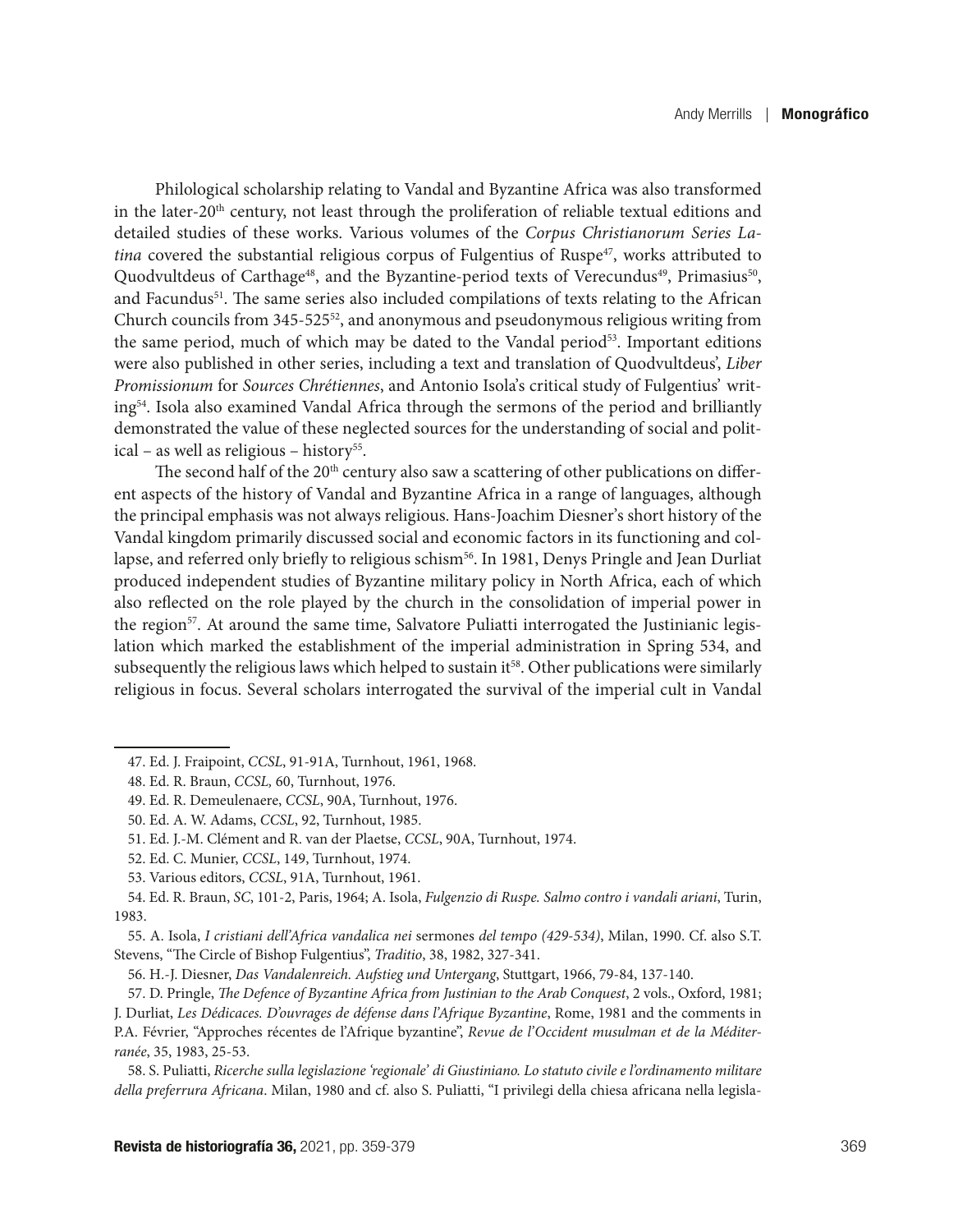North Africa, for example, as evidence both for the survival of municipal traditions into the 5th century, and the willingness of the Hasding kings to appropriate some of the symbols of imperial power within their own rule<sup>59</sup>. Robert Markus and Jean Durliat published a number of important studies on the role of bishops within the effective functioning of the Byzantine administration in Africa, and on the religious policies which guided the administration of the province as a whole<sup>60</sup>. Markus also examined the survival of strong Christian traditions in the African countryside, not least through the apparent "Donatist" revival attested in Gregory I's letters of the later-sixth century<sup>61</sup>. The relationship between the African Church and Papacy from the time of Tertullian was also considered by Werner Marschall, with important reflections on the fifth and sixth centuries<sup>62</sup>. Byzantine Africa was also the subject of several important studies by Averil Cameron, which addressed numerous aspects relating to the Christian history of the region<sup>63</sup>. These include a helpful overview of the extant sources, and extended discussion of the role of the Three Chapters controversy in eroding local support for imperial power $64$ .

60. J. Durliat, "Les attributions civiles des évêques byzantins: L'exemple du diocèse d'Afrique (533-709)", in *Internationaler Byzantinistenkongress (Wien 4.-9. Oktober) Akten 2.2.* Vienna, 1982, 73-84; J. Durliat, "Évêque et administration municipale au VIIe siècle", in C. Lepelley (ed.), *La fin de la cité antique et le début cité médiévale,* Bari, 1996, 273-86; R.A. Markus, "Carthage – Prima Justiniana – Ravenna. An Aspect of Justinian's 'Kirchenpolitik'", *Byzantion*, 49, 1979, 277-302; R.A. Markus, "Country Bishops in Byzantine Africa", in L.R.D. Baker (ed.), *The Church in Town and Countryside*, Oxford, 1976, 1-15; R.A. Markus, "The Imperial Administration and the Church in Byzantine Africa", *Church History*, 36, 1967, 18-23; R.A. Markus, "Additional Note on Justin II's privileges for the Ecclesiastical Province of Byzacena", *Byzantion*, 49, 1979, 303-308.

61. R.A. Markus, "Donatism: the Last Phase", *Studies in Church History*, 1, 1964, 118-126; R.A. Markus, "Reflections on Religious Dissent in North Africa in Byzantine Period", *Studies in Church History*, 3, 1966, 140-149.

63. Collected in A. Cameron (ed.), *Changing Cultures in Early Byzantium*, Aldershot, 1996.

64. A. Cameron, "Byzantine Africa: The Literary Evidence", in J.H. Humphrey (ed.), *Excavations at Carthage…*, *op. cit*., n. 39, 29-62; A. Cameron, "Gelimer's Laughter: The case of Byzantine Africa", in F.M. Clover and R.S. Humphreys (eds.), *Tradition and Innovation in Late Antiquity*, Madison, 1989, 171-190; A. Cameron, "The Byzantine reconquest of N. Africa and the Impact of Greek Culture", *Graeco-Arabica*, 5, 1993, 153-165.

zione di Giustiniano e di Giustino II", in *Estudios en homenaje al profesor Juan Iglesias*, 3, Madrid, 1988, 1577-1597.

<sup>59.</sup> A. Chastagnol and N. Duval, "Les survivances du culte impérial dans l'Afrique du nord a l'epoque Vandale", in *Mélanges d'histoire ancienne. Offerts a William Seston*, Paris, 1974, 87-118; F.M. Clover, "Emperor Worship in Vandal Africa", in G. Wirth, K.-H. Schwarte and J. Heinrichs (eds.), *Romanitas-Christianitas: Untersuchungen zur geschichte und Literatur der römischen Kaiserzeit*, Berlin, 1982, 663-674; F.M. Clover, "Le culte des empereurs dans l'Afrique vandale", *Bulletin Archéologique du Comité des Travaux Historiques et Scientifiques*, 2.15-16. 1984, 121-128; N. Duval, "Culte monarchique dans l'Afrique vandale: culte des rois ou culte des empereurs?", *Revue des Études Augustiniennes*, 30, 1984, 269-273.

<sup>62.</sup> W. Marschall, *Karthago und Rom*, Stuttgart, 1971, esp. 204-220.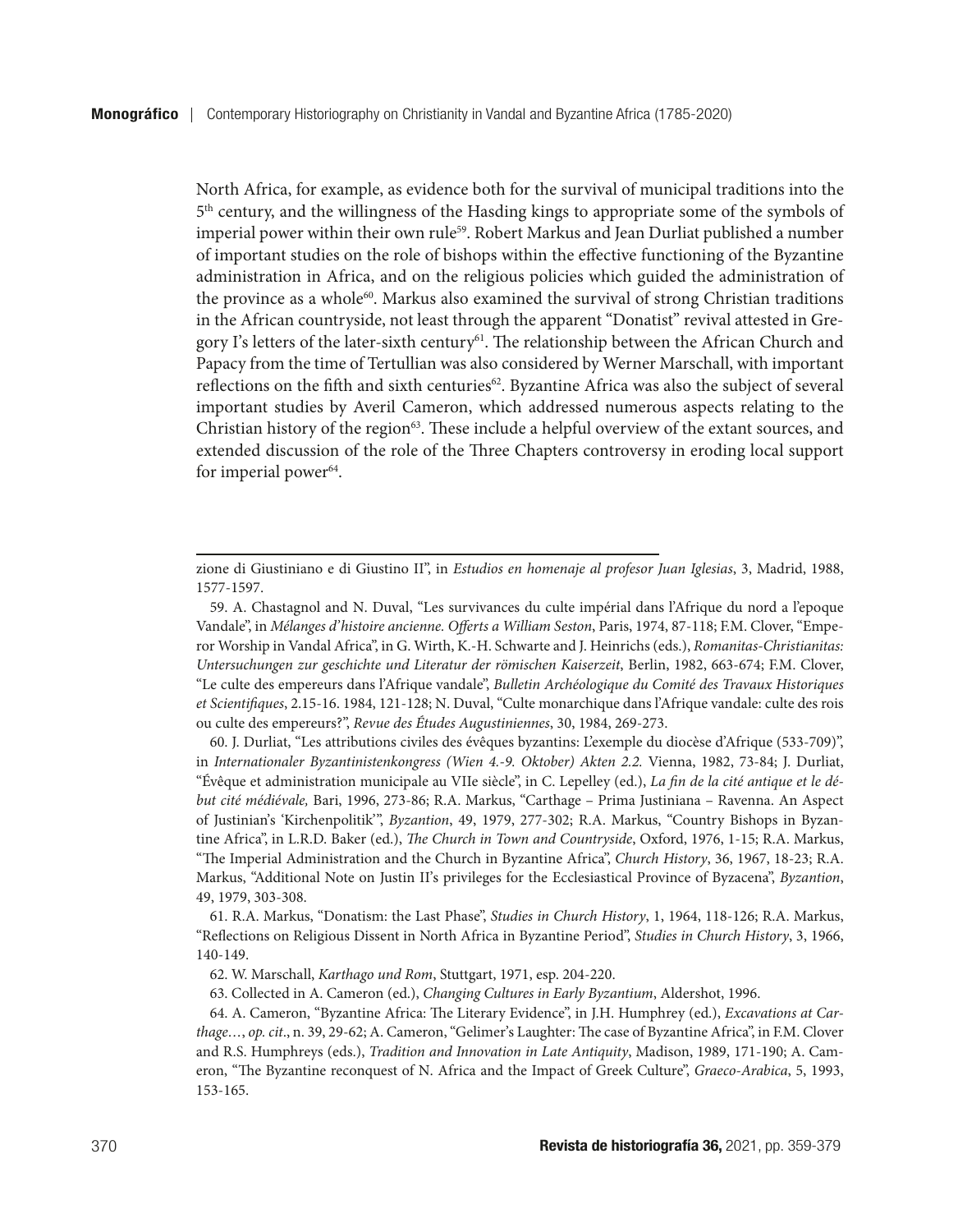Study of post-Augustinian religious life was also supported by the publication of a number of crucial works of reference in this period. The first volume of André Mandouze's *Prosopographie chrétienne du bas-empire* is devoted to Africa from 303-533. While the exclusion of the later Byzantine period is to be regretted, it remains an essential starting point for studies of the church in the Vandal period, and an invaluable companion to the secular emphasis of the later volumes of the *Prosopography of the Later Roman Empire*65. Jean-Louis Maier's detailed survey of the bishoprics of Vandal and Byzantine Africa was also an important compilation, which drew upon epigraphy and conciliar records in particular, and superseded Mesnage's earlier work on the same topic66. Synthetic bibliographies and gazetteers also helped to gather together ongoing archaeological work across Africa, and a number of conferences, round tables and journals ensured that new scholarship on the Vandal period and after gained a wide audience. Although the overwhelming majority of scholarly activity was still focused on the earliest centuries of Roman Africa, later periods were not completely neglected, and important foundations were laid for a renaissance in the study of this period at the time of the millennium $67$ .

## 3. Historiography since 2000

Scholarly interest in Vandal and Byzantine North Africa has expanded spectacularly over the last twenty years. A dramatic increase in research activity and publication has transformed understanding of many aspects of the region's history, including its religious past. Interest in Vandal Africa in particular was reflected in a number of new books which examined the period as a whole<sup>68</sup>. Conspicuously, many of these came from outside the traditional Francophone heartland of Ancient North African studies, and were consequently shaped by wider currents in the historiography of the late antique and early medieval world, as much as the established traditions of the French approaches. As a result, studies of post-Augustinian Africa have become increasingly polyglot and the interactions between different scholars, working in different fields, have been enormously important. An increasing number of conferences, edited volumes, and journal special editions have been devoted to the Vandals and

<sup>65.</sup> A. Mandouze (ed.), *Prosopographie chrétienne du bas-empire. I. Afrique (303-533),* Paris, 1982.

<sup>66.</sup> J.-L. Maier, *L'episcopat de l'Afrique Romaine, Vandale et Byzantine*, Rome, 1974.

<sup>67.</sup> See for example the bibliography of late antique contributions to *Africa Romana* compiled by S. Fialon, "Antiquité tardive et christianisme africain dans L'Africa Romana: un bilan historique", *L'Africa Romana,* 20, 2016, 1145-1183.

<sup>68.</sup> See esp. M.E. Gil Egea, África en tiempos de los vándalos, Alcalá de Henares, 1998; N. Francovich Onesti, *I Vandali. Lingua e storia*, Rome, 2002; G.M. Berndt, *Konflikt und Anpassung. Studien zu Migration und Ethnogenese der Vandalen*, Husum, 2007; A. Merrills and R. Miles, *The Vandals*, Oxford and Malden, 2010; J.P. Conant, *Staying Roman*, Cambridge, 2012; K. Vössing, *Das Königreich der Vandalen,* Darmstadt, 2014; R. Steinacher, *Die Vandalen*, Stuttgart 2016; R. Whelan, *Being Christian in Vandal North Africa*, Berkeley, 2018.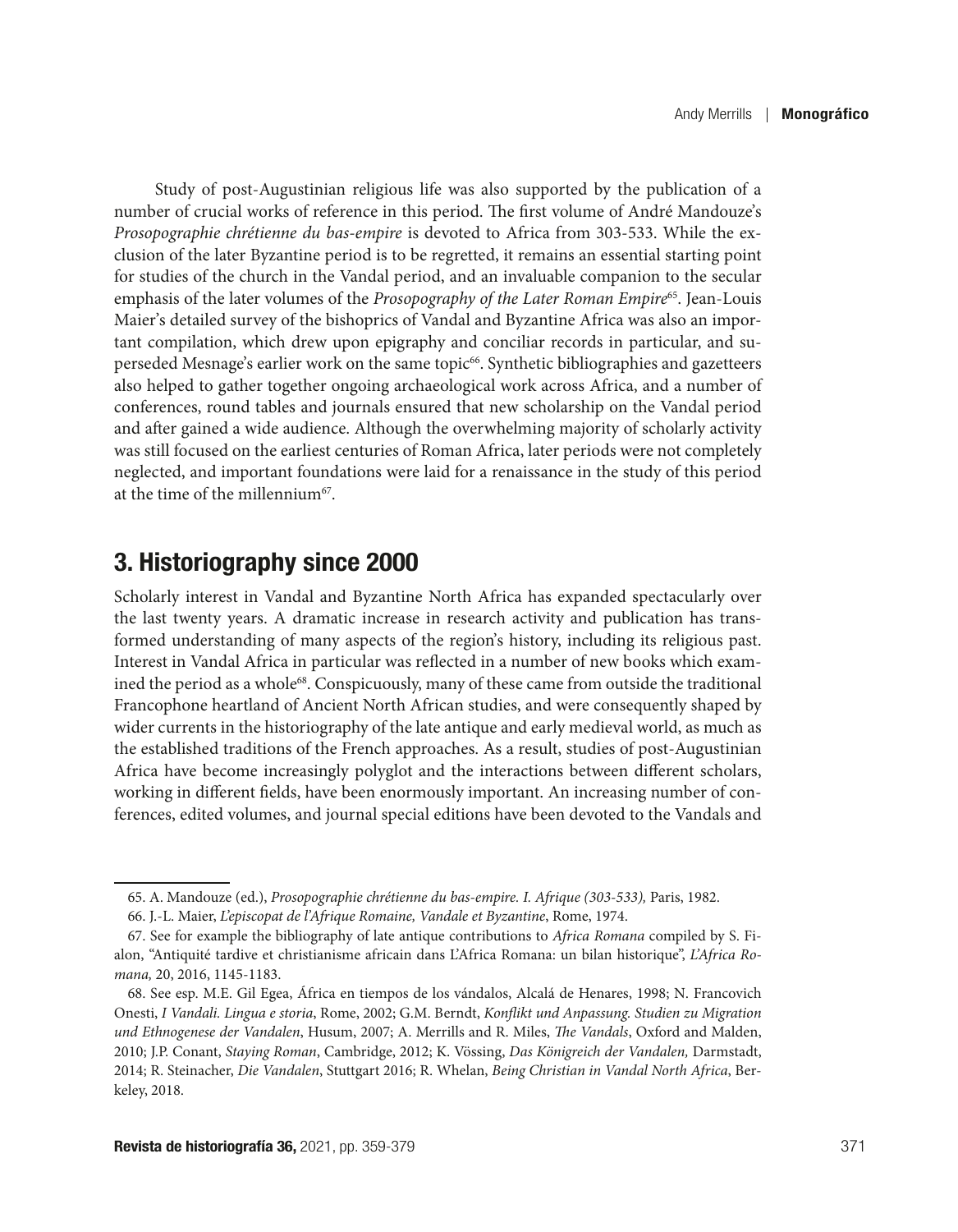their world<sup>69</sup>. No less significant is the appreciation of the fundamental role played by North Africa in the functioning of the later Roman state. If Dubos and Gibbon could all but ignore the region in their histories of decline and fall, Chris Wickham's seminal survey of the same period in 2005 accorded a central role to the Vandal capture of Carthage and the collapse of the imperial economy<sup>70</sup>. While most of this activity has been connected to the Vandal period, edited collections and isolated monographs have also considered Byzantine North Africa and the transition to the early Islamic period<sup>71</sup>.

Within this expanding field, the most important individual scholar was undoubtedly Yves Modéran, who passed away in 2010. Modéran's best-known work is certainly his monumental study of Moorish North Africa in late Antiquity, which also provided a nuanced reappraisal of the principal historical sources of early Byzantine Africa, and some important reflections on the social importance of Christianity across the region72. Yet his contributions to the understanding of Church activities in the heartland were scarcely less significant. Several important articles reflected on the nature and extent of the Arian persecutions under the Vandals, the structure of the Arian church, and its central political function within the state<sup>73</sup>. Modéran also published a typically bravura survey of the early Byzantine church at the time of the Three Chapters controversy74. Sadly, a monograph on the Vandals was left unfinished at the time of his death, and the draft sections which were published did not include the chapters on the African church<sup>75</sup>.

Scholarship on this period has been greatly helped by the further expansion of secure textual editions. Serge Lancel's edition and French translation of Victor of Vita's *Historia* 

<sup>69.</sup> Volumes 10 (2002) and 11 (2003) of *Antiquité Tardive* were dedicated to post-Roman Africa. Cf. also A.H. Merrills (ed.), *Vandals, Romans and Berbers*, Aldershot, 2004; G.M. Berndt and R. Steinacher (eds.), *Das Reich der Vandalen und seine (Vor-) Geschichten*, Vienna, 2008; V. Aiello (ed.), *Guerrieri, mercanti e profughi nel Mare dei Vandali*, Messina, 2014; É. Woolf (ed.), *Littérature, politique et religion en Afrique vandale*, Paris, 2015.

<sup>70.</sup> C. Wickham, *Framing the Early Middle Ages*, Oxford, 2005.

<sup>71.</sup> S.T. Stevens and J.P. Conant (eds.), *North Africa under Byzantium and Early Islam*, Washington DC, 2016; P. Pentz, *From Roman Proconsularis to Islamic Ifriqiyah*, Göteborg, 2002; W. Kaegi, *Muslim Expansion and Byzantine Collapse in North Africa*, Cambridge, 2010; R. Bockmann, A. Leone and P. von Rummel (eds.), *Africa-Ifrīqiya. Continuity and Change in North Africa from the Byzantine to the Early Islamic Age (Rome, Museo Nazionale Romano – Terme di Diocleziano, 28 February – 2 March 2013)*, Wiesbaden, 2020.

<sup>72.</sup> Y. Modéran, *Les Maures et l'Afrique Romaine*, Rome, 2003.

<sup>73.</sup> Y. Modéran, "L'Afrique et la persécution vandale", in L. Pietri (ed.), *Nouvelle Histoire du Christianisme, des origines à nos jours, III,* Paris, 1998, 247-278; Y. Modéran, "Les frontières mouvants du royaume vandale", in C. Lepelley and X. Dupuis (eds.), *Frontières et limites géographiques de l'Afrique du Nord antique,*  Paris, 1999, 252-256; Y. Modéran, "Une guerre de religion: les deux Églises d'Afrique à l'époque vandale", *Antiquité Tardive*, 11, 2003, 21-44; Y. Modéran, "La *Notitia provinciarum et civitatum Africae* et l'histoire de l'Afrique vandale", *Antiquité Tardive*, 14, 2006, 165-185.

<sup>74.</sup> Y. Modéran, "L'Afrique reconquise et les trois chapitres," in C. M. Chazelle and C. Cubitt (eds.), *The Crisis of the Oikoumene*, Turnhout, 2007, 39-82.

<sup>75.</sup> Y. Modéran, *Les Vandales et l'Empire Romain*, Arles, 2014.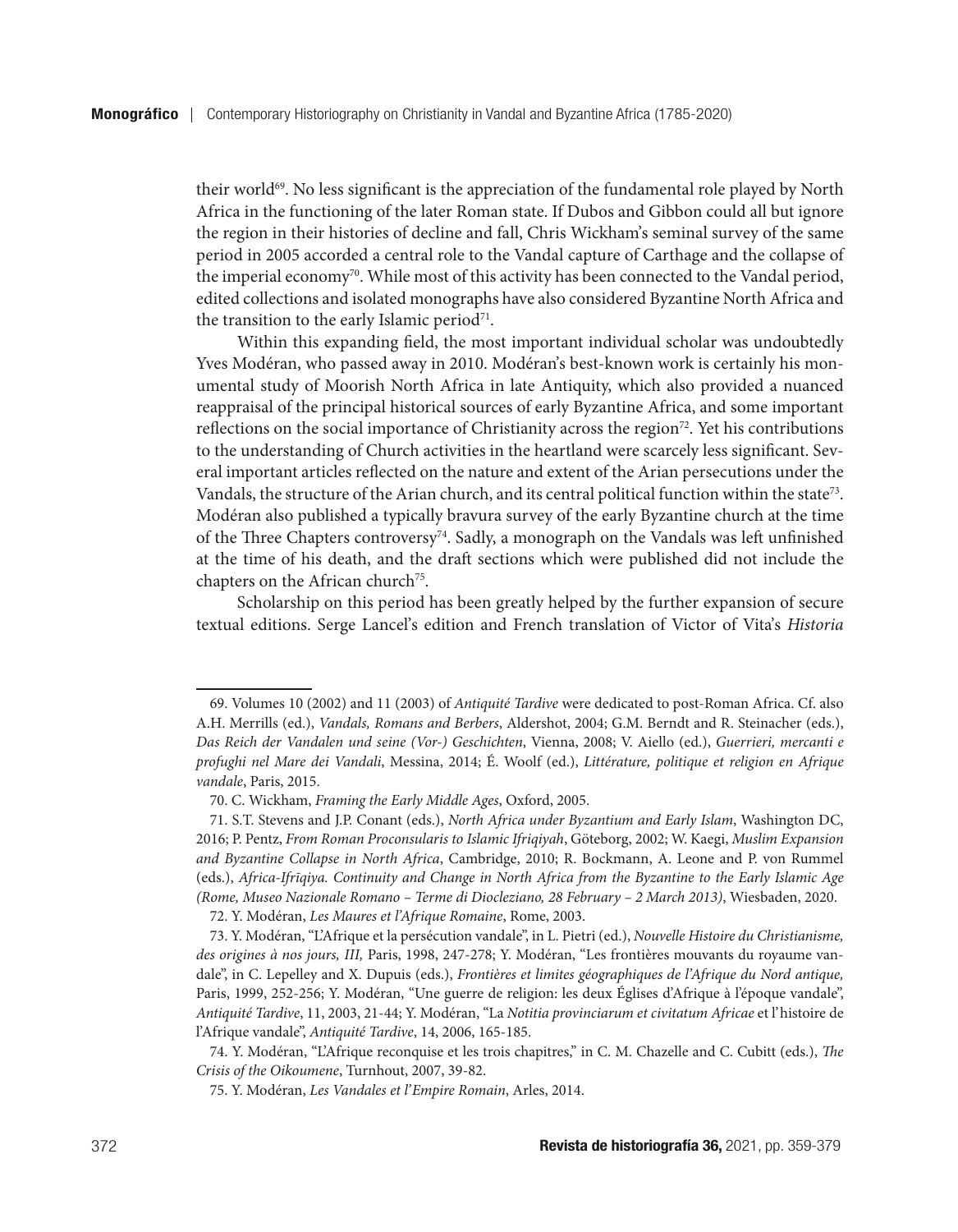*Persecutionis* for Budé in 2002 was particularly influential, and this was complemented by the German translation and edition of Konrad Vössing<sup>76</sup>. Lancel's publication catalysed a developing interest in that historian and informed a number of major studies that followed, among them Tankred Höwe's consideration of the Christian apologetics of that text<sup>77</sup>. Equally noteworthy, however, have been treatments of the text itself, including reflections on Victor's own origins and background, the intended function of the *Historia*, and its value as a historical source78. Lancel's volume also contains new editions of the anonymous *Passio Beatissimorum Martyrum* and the *Notitia Provinciarum*, a list of the dioceses of Africa and their incumbents which is conventionally associated with the Carthage Council of 484. The *Notitia* has long been a fundamental text in studies of the African episcopate, and Lancel's copious notes are an invaluable companion to the same scholar's publication of the episcopal lists from the Carthage Council of 41179. This edition also prompted a renewed interest in the form and function of the text itself, and its importance for the understanding of the scale of the persecutions of 483-48480.

Other religious writers of the Vandal period have also benefitted from the publication of new editions and translations of certain works, and these too have prompted fresh interpretation. Scholars have drawn particularly on the works attributed to Quodvultdeus, bishop of Carthage at the start of the Vandal period, and Fulgentius of Ruspe who was a prominent spokesman towards its end<sup>81</sup>. Although the *CCSL* editions of their works remain standard, many of Fulgentius' moral and didactic letters have been translated into French and English82. In 2016, Antonio Isola published a new edition of the *Vita Fulgentii* for *CCSL*, in which he also challenged the traditional attribution of that work to Ferrandus of Carthage,

79. Ed. S. Lancel, *SC*, 194, 195, 224, 373, Paris, 1972-1991.

<sup>76.</sup> S. Lancel (ed. and tr.), *Victor de Vita. Histoire de la persécution vandale en Afrique*, Paris, 2002; K. Vössing (ed. and tr.), *Victor von Vita Kirchenkampf und Verfolgung unter den Vandalen in Africa*, Darmstadt, 2011.

<sup>77.</sup> T. Höwe, *Vandalen, Barbaren und Arianer bei Victor von Vita*, Frankfurt am Main, 2007.

<sup>78.</sup> See, for example, D. Shanzer, "'Intentions and Audiences: History, Hagiography, Martyrdom and Confession in Victor of Vita's *Historia Persecutionis*", in A.H. Merrills, *Vandals, Romans and Berbers…*, *op. cit*., n. 62, 271-290; É. Fournier, "Élements apologétiques chez Victor de Vita: Exemple d'un genre littéraire en transition", in G. Greatrex and H. Elton (eds.), *Shifting Genres in Late Antiquity*, Aldershot, 2015, 105-117; H. Inglebert, "Les interventions divines dans les textes narratifs catholiques à l'époque vandale", in É. Wolff (ed.), *Littérature, politique et religion en Afrique vandale*, Turnhout, 2015, 127-136.

<sup>80.</sup> Compare Y. Modéran, "La *Notitia…*", *op. cit*., n. 66 and T. Höwe, *Vandalen…*, *op. cit.*, n. 70, 81-90 and cf. also É. Fournier, "Victor of Vita and the Conference of 484: A Pastiche of 411?", *Studia Patristica*, 62, 2013, 395-408.

<sup>81.</sup> R. González Salinero, *Poder y conflicto religioso en el norte de Africa : Quodvultdeus de Cartago y los Vándalos*, Madrid, 2002; D. Van Slyke, *Quodvultdeus of Carthage : the Apocalyptic Theology of a Roman African in Exile*, Strathfield, 2003; D. Vopřada, *Quodvultdeus: a Bishop Forming Christians in Vandal Africa*, Leiden, 2020.

<sup>82.</sup> Ed. D. Bachelet, *SC*, 487, Paris, 2004; tr. R. Eno, *Fulgentius. Selected Works*, Washington, DC, 1997; tr. R.R. McGregor and D. Fairbairn, *Fulgentius of Ruspe and the Scythian Monks,* Washington, DC, 2013.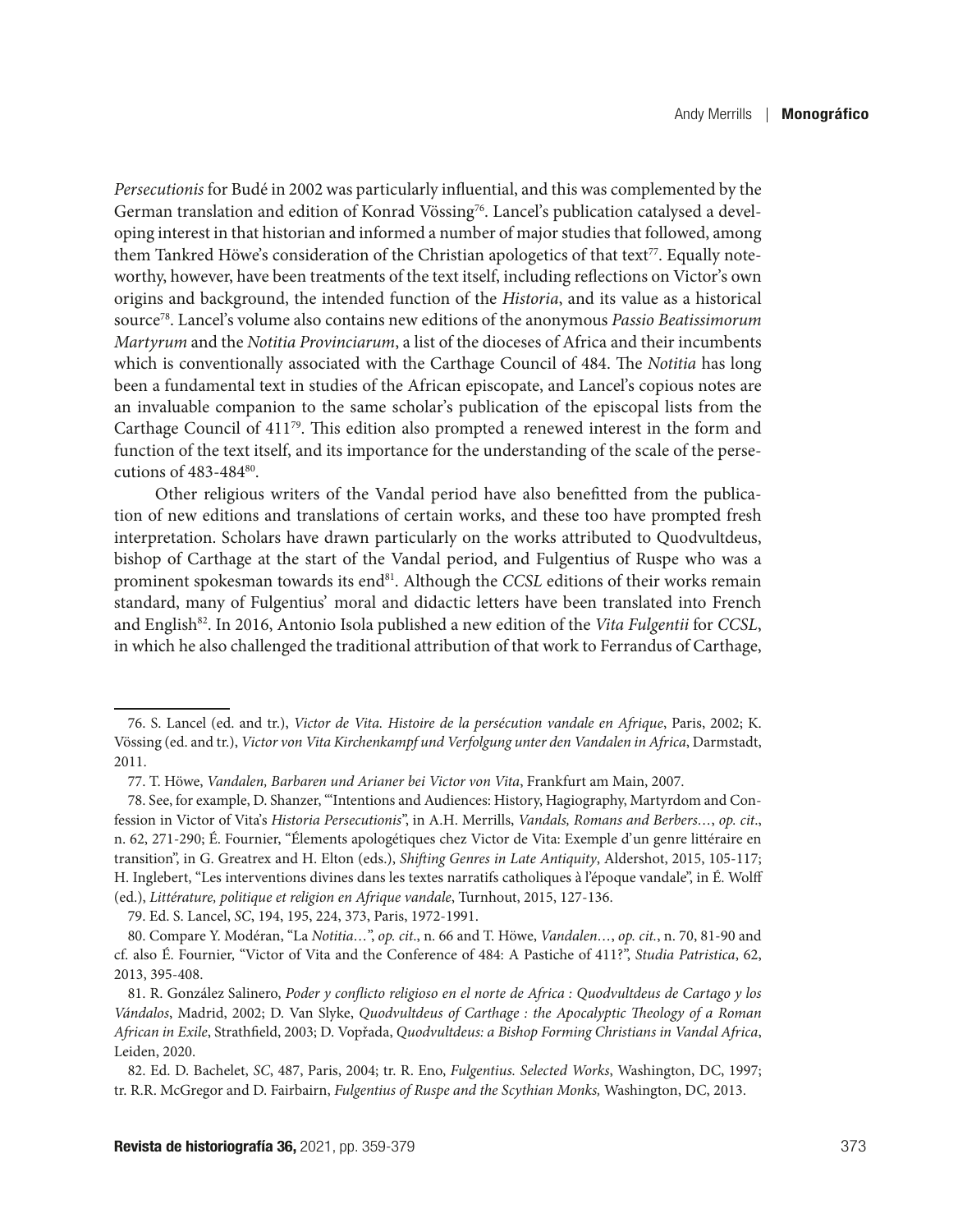arguing instead that it was written by Redemptus of Thelepte<sup>83</sup>. The range and richness of Fulgentius' writing also inspired a collection of papers edited by Antonio Piras in 2010, and including discussions of his political and episcopal importance, as well as his theology $84$ .

Less familiar authors and texts have also stimulated important work. The *Passio Sanctae Salsae* is a tantalizing text, probably written in the 5<sup>th</sup> century, and concerning the voluntary martyrdom of a fourteen-year old in *Tipasa* during the later 4<sup>th</sup> century. A new edition and French translation of the text is included in an edited collection of 2015, along with a number of important studies on the historical and archaeological context of the *Passio*85. The *Disputatio Cerealis contra Maximinum*, written as a statement of Trinitarian doctrine by the bishop Cerealis has been edited by I Baise, and has been investigated for the light that it casts on the theological arguments associated with the Council of 484<sup>86</sup>. Vigilius of Thapsa was another champion of the Nicene cause at the same council, and may have been one of the authors behind the *Liber Fidei Catholicae* preserved in the *Historia Persecutionis*87. Pierre-Marie Hombert has also been tireless in his investigation of the pseudonymous and anonymous religious tracts of the period, including studies of the *Solutiones obiectionum arrianorum*, and critical editions of several texts for *CCSL*88. Other significant editions include that of an anonymous commentary on *Job*, which has been plausibly dated to an Arian cleric of the later Vandal period by Leslie Dossey<sup>89</sup>. Recent publications by Sabine Fialon and Robin Whelan have done much to reveal the importance of these texts to the understanding of religious conflict and intellectual exchange within the Vandal kingdom<sup>90</sup>.

The Christian poetry of the 5<sup>th</sup> and 6<sup>th</sup> centuries has also seen extensive work. The publication of new Budé editions of the poetry of Dracontius in the 1990s prompted new interest in that poet, including analysis of the explicitly Christian compositions *De Laudibus Dei* and the *Satisfactio*91. Other studies have considered the possible implications of Dracontius' non -Christian writing, and have interpreted his mythological work as polemical, and not simply

<sup>83.</sup> Ed. A. Isola, *CCSL*, 91F, Turnhout, 2016.

<sup>84.</sup> A. Piras (ed.), *Lingua et ingenium : studi su Fulgenzio di Ruspe e il suo contesto*, Cagliari, 2010. Cf. also T.S. Ferguson, *Visita nos : Reception, Rhetoric and Prayer in a North African Monastery*, New York 1999.

<sup>85.</sup> S. Fialon and J. Meyers (eds.), *La Passio sanctae Salsae (BHL 7467). Recherches sur une passion tardive d'Afrique du Nord*, Bordeaux, 2015, 234-267.

<sup>86.</sup> I. Baise, "La *Disputatio Cerealis contra Maximinum* (Constantinople 813, CE): Tradition manuscrite et édition critique", *Révue Benedictine*, 116, 2006, 262-286.

<sup>87.</sup> R. Whelan, *Being Christian…*, *op. cit.*, n. 68, 77, n. 111 (with references).

<sup>88.</sup> Ed. P.-M. Hombert, *CCSL*, 87A, Turnhout 2009; Ed. P.-M. Hombert, *CCSL*, 90B, Turnhout, 2017; P-M. Hombert, "Les *Solutiones obiectionum arrianorum*: Une oeuvre authentique de Vigile de Tapse. Édition intégrale, traduction et commentaire", *Sacris Erudiri*, 49, 2010, 202-241.

<sup>89.</sup> K.B Steinhauser, *CSEL*, 96, Vienne, 2006; L. Dossey, "The Last Days of Vandal Africa. An Arian Commentary on Job and its Historical Context", *Journal of Theological Studies*, n.s. 54.1, 2003, 60-138.

<sup>90.</sup> S. Fialon,"Arianisme 'vandale' et controverse religieuse: le cas de la *Disputatio Cerealis contra Maximinum*", in É. Wolff (ed.), *Littérature…*, *op. cit*., n. 78, 137-155; R. Whelan, *Being Christian…*, *op. cit.*, n. 68.

<sup>91.</sup> *De Laudibus Dei*: ed. C. Moussy and C. Camus, Budé, Paris, 1985-1988; *Satisfactio*: ed. C. Moussy, Budé, Paris, 1988. See esp. the collected essays in É. Wolff (ed.), *Littérature…*, *op. cit*., n. 78 and now K. Pohl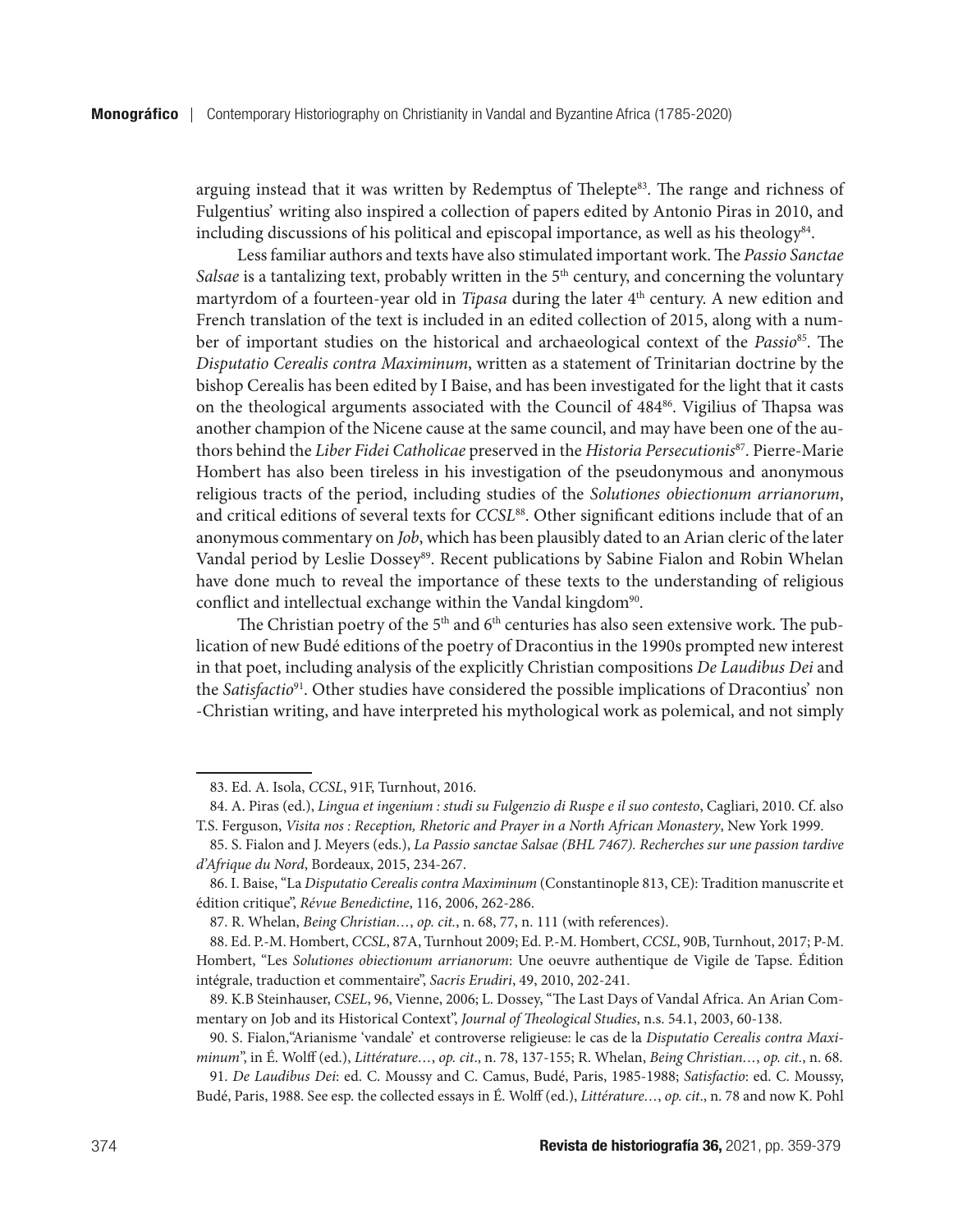as a reversion to secular themes<sup>92</sup>. Latin poetry survived the collapse of the Vandal kingdom, and represents an important historical source on the early Byzantine period in Africa. Corippus' epic *Iohannis*, written to commemorate military victories over the Moors between 546-548 is perhaps the clearest example of this, and new editions of the eight books of his epic are steadily being published<sup>93</sup>. Thanks to this, the Christian themes of his work – and the importance of his representation of Moorish paganism – are increasingly appreciated $94$ . Corippus may also have published poetry on explicitly Christian themes, and his contemporaries certainly did95. Verecundus of Iunca's *De Paenitate* is perhaps the most striking example. The standard edition of that poem remains that of Roland Demeulenare for *CCSL*, but it has recently been translated into English by Greg Hays<sup>96</sup>.

New editions of other Christian writing from Byzantine North Africa lag some way behind those from the Vandal period, but here too philological scholarship has provided a platform upon which historical (and archaeological) analysis have been able to build. Important recent work has focused on the Three Chapters controversy which formed a principal point of dispute between sections of the African church and the imperial authorities in the 540s and 550s. Anne Fraïsse-Bétoulières's edition and translation of Facundus of Hermiane's massive *Pro Defensione Trium Capitulorum* has made an important contribution to this scholarship, not least through its substantial historical introduction<sup>97</sup>. Short studies by Yves Modéran and Leslie Dossey provide important reappraisals of this episode, and reveal the extent to which recalcitrant African bishops were more concerned with policing the boundaries of their theological authority than with articulating provincial resistance

<sup>(</sup>ed.), *Dichtung zwischen Römern und Vandalen Tradition, Transformation und Innovation in den Werken des Dracontius*, Stuttgart, 2019.

<sup>92.</sup> For example L. Gosserez, "*L'ekphrasis* de Cupidon dans le *Médée* de Dracontius", in É. Wolff (ed.), *Littérature…*, *op. cit*., n. 78, 305-322.

<sup>93.</sup> See esp. P. Riedlberger, *Philologischer, historischer und liturgischer Kommentar zum 8. Buch der Johannis des Goripp*, Leiden, 2010, and most recently B. Goldlust (ed.), *Corippe. Johannide, Livre 4*, Paris, 2017.

<sup>94.</sup> See esp. Ch.O. Tommasi Moreschini, "Between Dissent and Praise, between Sacred and Secular: Corippus against the African background of the Three Chapters Controversy", *Rivista di Storia e Letteratura Religiosa*, 53, 2017, 201-230; Ch.O. Tommasi Moreschini, "Classicismo e cristianità nella poesia africana dell'età vandalica e bizantina", in *Motivi e forme della poesia cristiana antica tra scrittura e tradizione classica,*  Rome, 2008, 893-912; Ch.O. Tommasi Moreschini, "Persistenze pagane nell'Africa del VI secolo: la Iohannis corippea e la questione dei *dii mauri*", in M. Marin and C. Moreschini (eds.), *Africa Cristiana. Storia, religione, letteratura, Morcelliana*, Brescia, 2002, 269-301, and the collected papers in B. Goldlust (ed.), *Corippe, un poète latin entre deux mondes*, Lyon, 2015.

<sup>95.</sup> Cf. H. Hoffmann, "Corippus as Patristic Author?", *Vigiliae Christianae*, 43, 1989, 361-377.

<sup>96.</sup> G. Hays, "Sounds from a Silent Land: The Latin Poetry of Byzantine North Africa", in S.T. Stevens and J.P. Conant (eds.), *North Africa under Byzantium…*, *op. cit.*, n. 71, at 289-293.

<sup>97.</sup> Ed. A. Fraïsse-Bétoulières, *SC* 471, 478, 479, 484, 499, Paris, 2002.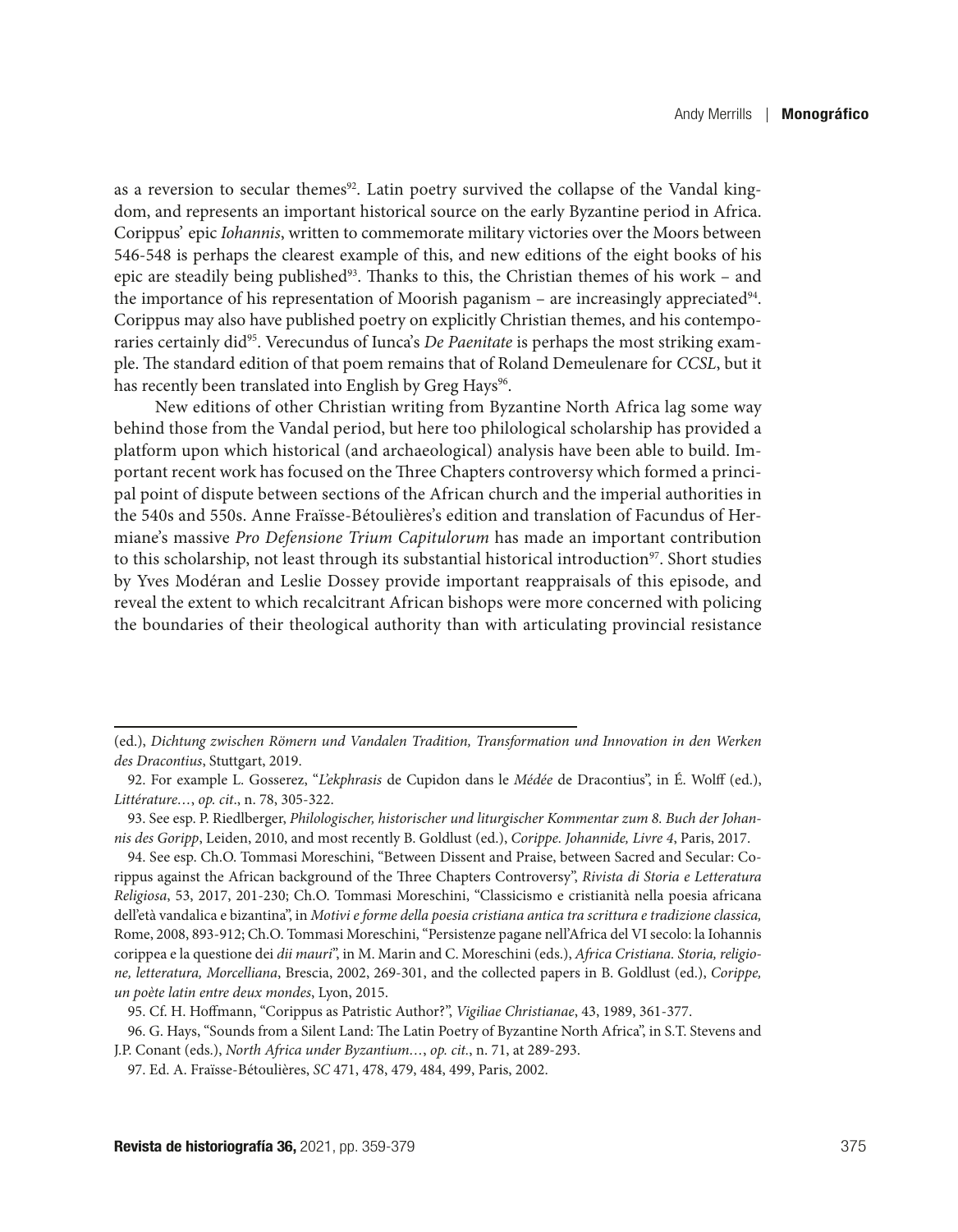to imperial rule, as had sometimes been assumed<sup>98</sup>. This sense of a confluence between African Christianity and the wider currents of the Mediterranean has also been drawn out in Michael Maas's critical study of Junillus Africanus' *Instituta regularia divinae legis*, and important reinterpretations of the work of Liberatus of Carthage by Mischa Meier and Philippe Blaudeau<sup>99</sup>. Also important in this context is recent work on the *Chronicle* of Victor of Tunnuna, at once a participant within the debate and an essential commentator on it, and the editions of Antonio Placanica (with Italian translation and extensive notes), and Carmen Cardelle de Hartmann are essential<sup>100</sup>.

Recent study of the Christian history of Byzantine Africa has also extended beyond the voluminous writing generated by the Three Chapters dispute, with the result that the subtleties (and contradictions) of this period are starting to come into focus. Wolfgang Kaiser's brilliant reappraisal of the legislation of Justinian and Justin II has done a great deal to clarify the church structures of the period, and particularly the challenge the long-standing assumption that Africa was beset by inter-provincial rivalries<sup>101</sup>. His work has shown that provinces remained essential within the organization of the church, but that struggles for influence between the bishop of Carthage and the primates of Numidia and Byzacena are likely to have been the exception rather than the rule. Issues of primacy also relate to the study of Roman influence within Africa. This had been an issue throughout the history of African Christianity, but continued to come to the fore, not least through the interventions of Leo I in the Mauretanian church in the mid fifth century, and of Gregory I in Numidia and Byzacena during the later 6<sup>th102</sup>. Important scholarship has reflected on the position of Africa within wider networks of saints' cults across the Mediterranean, and the degree to which the Vandal and Byzantine occupations changed these patterns103. Rather fewer texts relate to 7<sup>th</sup>-century African Chr istianity, but those that do have also been the subject of important work. The influential eastern theologian Maximus the Confessor was in North Africa from the mid 620s and continued to produce texts in opposition to contemporary Monotheletism from his exile. Editions, translations and studies of Maximus' writing are now increasingly

<sup>98.</sup> Y. Modéran, "L'Afrique reconquise…", *op. cit*., n. 74; L. Dossey, "Exegesis and Dissent in Byzantine North Africa", in S.T. Stevens and J.P. Conant (eds.), *North Africa under Byzantium…*, *op. cit.*, n. 71, 251-268.

<sup>99.</sup> M. Maas, *Exegesis and Empire in the Early Byzantine Mediterranean*, Tübingen, 2003, 119-235; M. Meier, "Das Breviarum des Liberatus von Karthago. Einige Hypothesen zu seiner Intention", *Zeitschrift für Antikes Christentum*, 14, 2010, 130-148; P. Blaudeau, "Liberatus de Carthage ou l'historiographie comme service diaconal", *Augustianum*, 50, 2010, 543-565.

<sup>100.</sup> Ed. and tr. A. Placanica, *Vittore da Tunnuna Chronica*, Florence, 1997.

<sup>101.</sup> W. Kaiser, *Authentizität und Geltung spätantiker Kaisergesetze. Studien den Sacra Privilegia concilii Vizaceni*, Munich, 2007.

<sup>102.</sup> S. Adamiak, *Carthage, Constantinople and Rome*, Rome, 2016; compare Y. Duval, "Grégoire et l'Église d'Afrique", in J. Fontaine, R. Gillet and S. Pelliotrand (eds.), *Grégoire le Grand*, Paris, 1986, 129-158.

<sup>103.</sup> Cf. J.P. Conant, "Europe and the African Cult of Saints, circa 350–900: An Essay in Mediterranean Communications", *Speculum*, 85, 2010, 1-46; J.P. Conant, "Sanctity and the Networks of Empire in Byzantine North Africa", in S.T. Stevens and J.P. Conant (eds.), *North Africa under Byzantium…*, *op. cit.*, n. 71, 201-214.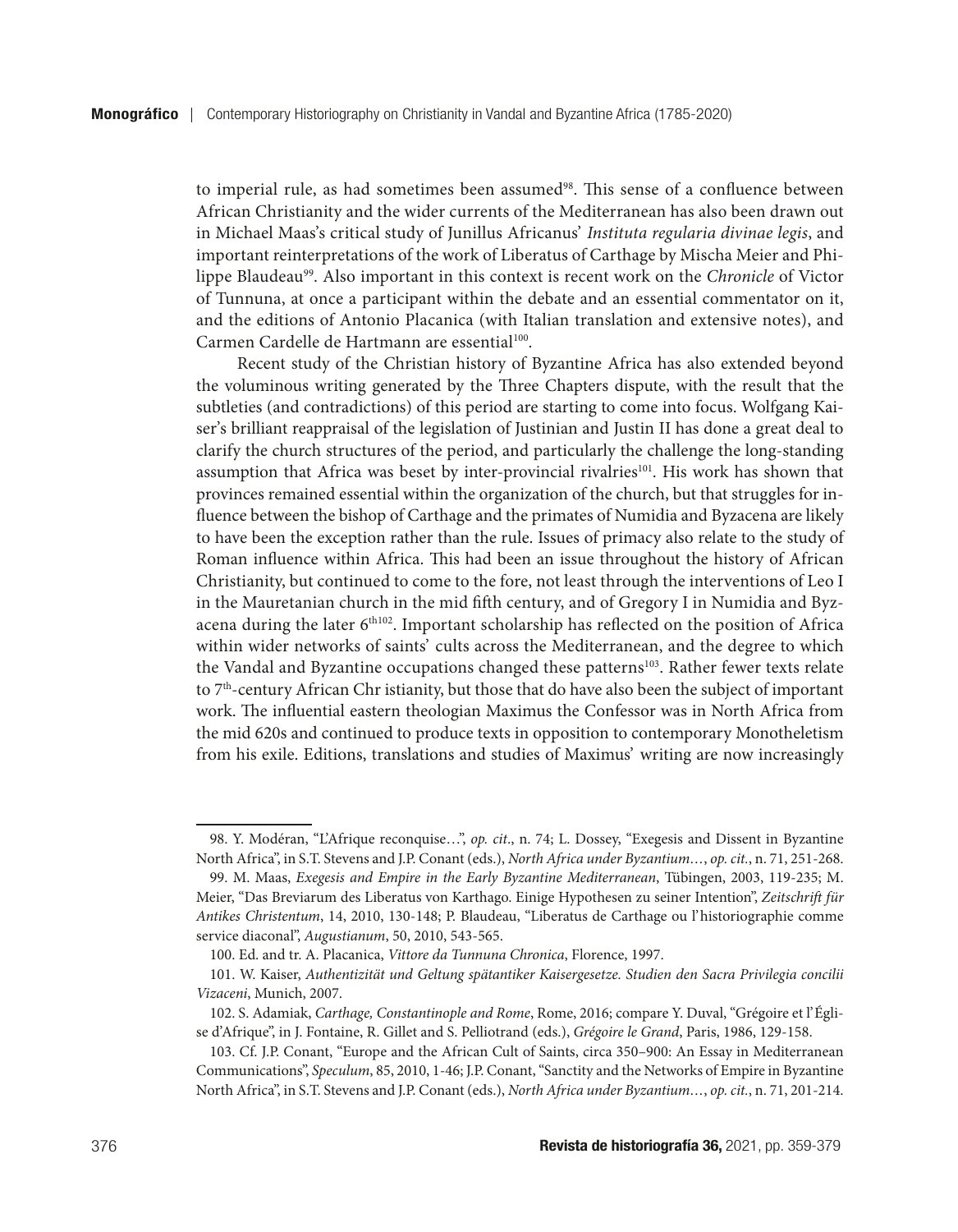widespread, due in no small part to the tireless efforts of Bronwen Neil and Pauline Allen<sup>104</sup>. The other significant text relating to religious life in the 7<sup>th</sup> century is the *Doctrina Jacobi nuper baptizati* which relates the experiences of a Jewish merchant in Carthage at this time, and is generally read as an authentic account of imperial religious policy $105$ .

Recent archaeological work, like textual scholarship, built upon the foundations laid in the later  $20<sup>th</sup>$  century, but also expanded considerably. This has allowed understanding of the fabric of early Byzantine Christianity to extend beyond somewhat simplistic models derived from Procopius' panegyrical *Buildings*, and that text too has been the subject of important work<sup>106</sup>. The somewhat piecemeal nature of archaeological publication, and the international backgrounds of the teams involved, means that keeping up with ongoing research is often challenging. Of enormous help here are the wide-ranging discussions of Anna Leone on the transforming cities of North Africa, and of Ralf Bockmann on the archaeology of the Vandal kingdom<sup>107</sup>. Also invaluable have been regular summaries of recent archaeological discoveries, particularly by Fathi Bejaoui<sup>108</sup>. The value of integrating textual, epigraphic and archaeological scholarship is increasingly becoming apparent in discussions of this period. This is illustrated particularly clearly by Christine Hamdoune's extraordinary survey of the Mauretanian provinces in late antiquity, where these inter-disciplinary approaches have been particularly valuable in illuminating the religious landscape<sup>109</sup>.

Contemporary understanding of sectarian disputes between the different churches of Vandal and Byzantine Africa clearly illustrates the value of combining archaeological and textual sources, and the new perspectives that this can bring. This has been helped in no small part by an increased sensitivity to the situatedness of doctrinal affiliation, and an appreciation that sectarian affiliations like "Arian" (or "Homoian") and Nicene ("Homoousian" or

<sup>104.</sup> P. Allen and B. Neil (eds.), *Oxford Handbook of Maximus the Confessor*, Oxford, 2015; P. Allen and B. Neil, *Maximus the Confessor and his Companions: Documents from Exile*, Oxford, 2002. See also T.T. Tollefsen, *The Christocentric Cosmology of St. Maximus the Confessor*, Oxford, 2008.

<sup>105.</sup> V. Déroche, "Préface de la réédition", in G Dagron and V. Déroche (eds.), *Juifs et chrétiens en Orient byzantin*, Paris, 2010, 15-16. *Contra* P. Speck, "Die Doctrina Iacobi nuper Baptizati", in *Beiträge zum Thema. Byzantinische Feindseligkeit gegen die Juden im frühen siebten Jahrhundert*, Bonn, 1997, 435-439.

<sup>106.</sup> Cf. M. Vallejo Girves, "Funcionalidad politico-ideológica de las edificaciones religiosas en el Africa de la *Renouatio Imperii* justinianea", *Polis*, 7, 247-264.

<sup>107.</sup> A. Leone, *Changing Townscapes in North Africa from Late Antiquity to the Arab Conquest*, Bari, 2007; A. Leone, *The End of the Pagan City*, Oxford, 2013; R. Bockmann, *Capital Continuous…*, *op. cit.*, n. 20.

<sup>108.</sup> F. Bejaoui, "Recherche archéologique à Thelepte et ses environs. Note sur les récentes découvertes", in F. Bejaoui, *Histoire des Hautes Steppes: Antiquité-Moyen-Âge*, Tunis, 2003, 147-161; F. Bejaoui, "Les Vandales en Afrique: Témoignages archéologiques. Les récentes découvertes en Tunisie", in G.M. Berndt and R. Steinacher (eds.), *Das Reich der Vandalen...*, *op. cit*., n. 69, 197-212.

<sup>109.</sup> C. Hamdoune, *Ad fines Africae Romanae: Les mondes tribaux dans les provinces maurétaniennes*, Bordeaux, 2018, esp. 271-327. Compare F. Baratte and F. Bejaoui, "La société ecclésiastique dans les hautes steppes tunisienne à la fin de l'antiquité: le témoignage de l'archéologie", *Comptes Rendus des Séances de l'Académie des Inscriptions et Belles-Lettres*, 154.1, 2010, 93-125.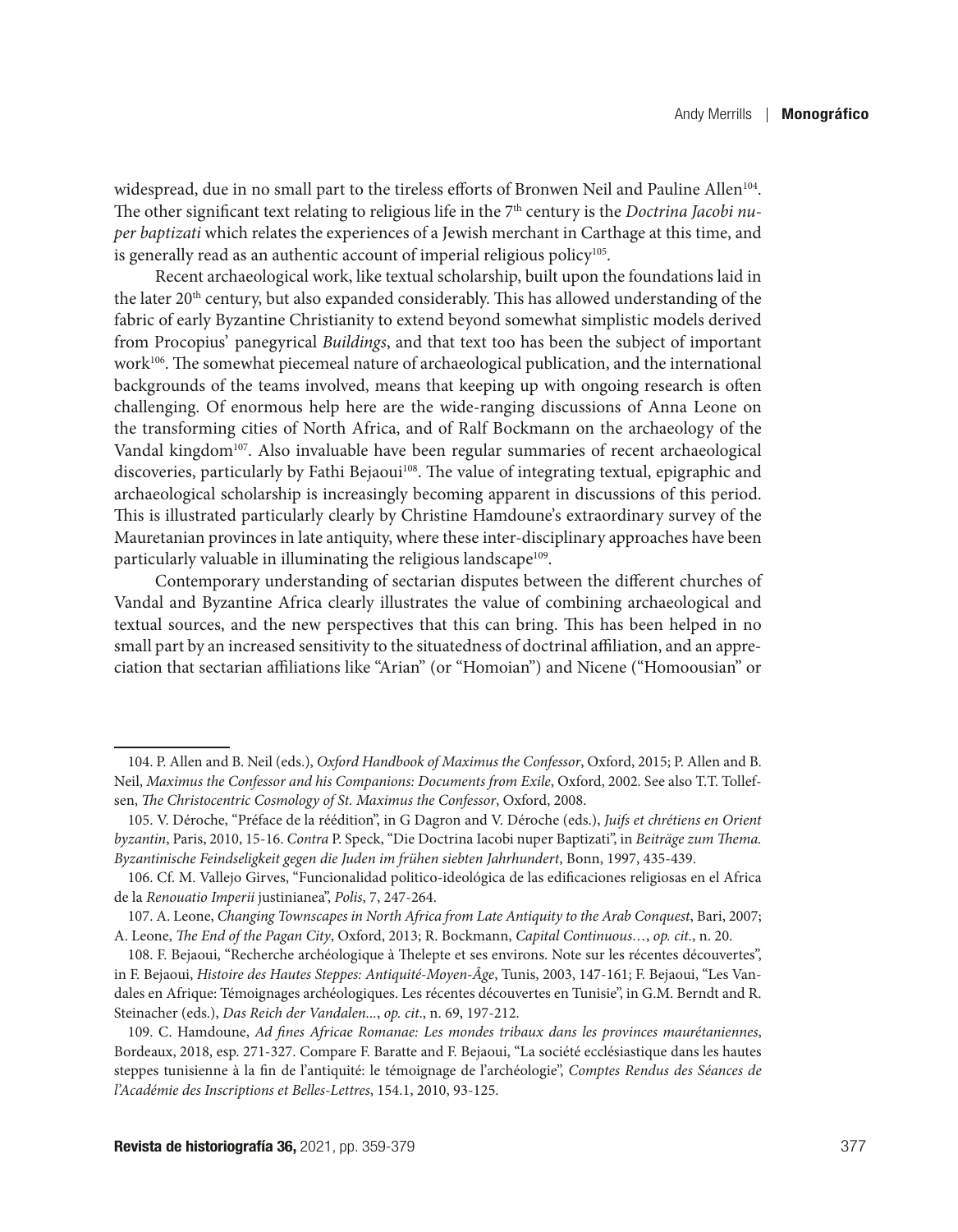"Catholic") were much less clear-cut than was once assumed<sup>110</sup>. More detailed understanding of the changing groundplans of a range of different churches from the 5<sup>th</sup> and 6<sup>th</sup> centuries demonstrates clearly the essential point that liturgical differences were not reflected the physical form of the churches themselves. That is to say, an "Arian" church cannot be distinguished from a "Nicene" one simply through excavation. But this is certainly not to say that services – or the experience of worship – were indistinguishable. This has led scholars to reflect in increasing detail on the extent to which doctrinal affiliations could be expressed through shifts in internal architecture, or through the deposition of privileged relics.111 This also connects to other forms of differentiation which survive less well in the archaeological record, including the dress of worshippers, or the language in which their services were conducted $112$ . The few traces that exist of Vandalic as a language, for example, may all be connected in different ways to liturgical practice (even the fragment of the "drinking song" commemorated in the *Latin Anthology* may in fact relate to the eucharist)<sup>113</sup>. In this sense, archaeology and philology in combination have opened up dramatic new vistas for scholarship. Recent work has also helped put theological debate back at the centre of Vandal studies. The considerable corpus of texts which document the doctrinal controversies of the  $5<sup>th</sup>$  and  $6<sup>th</sup>$  centuries are no longer seen as an embarrassing irrelevance to the "real" business of secular history, but rather as a focal stage upon which a variety of social and political identities were worked out.

#### 4. Conclusion

The Vandal and Byzantine periods have always been something of a peripheral area in the study of classical North Africa and of late Antiquity more broadly. Until very recently, relatively few extended studies were devoted to the field, and it sometimes stood outside wider scholarly currents. It is striking, for example, that the period was only occasionally invoked in the expansive scholarship of the 19<sup>th</sup>-century colonial occupation, and was all but ignored in the post-colonial reappraisals of the later  $20<sup>th</sup>$ . Only since the millennium have wider historiographical approaches been applied systematically to the study of Vandal and Byzantine Africa, but the results have been remarkable. The last twenty years have witnessed an unprecedented scale of scholarship on post-Roman North Africa, much of which has been concerned with the religious history of the region. The systematic examination, publication and criticism of major textual sources has brought with it an important reassessment of some of the basic principles of religious life in this period. So too has an increasingly sophisticated appreciation of the material record. Certain aspects of African religious history remain much

<sup>110.</sup> Discussed in detail in R. Whelan, *Being Christian…*, *op. cit.*, n. 68.

<sup>111.</sup> A.M. Yasin, "Beyond *spolia* : architectural memory and adaptation in the churches of late antique North Africa", in S.T. Stevens and J.P. Conant (eds.), *North Africa under Byzantium…*, *op. cit.*, n. 71, 215-236.

<sup>112.</sup> See esp. P. von Rummel, *Habitus Barbarus. Kleidung und Repräsentation spätantiker Eliten im 4 und 5 Jahrhundert*, Berlin and New York, 2007.

<sup>113.</sup> N. Francovich Onesti, *I Vandali…*, *op. cit*., n. 68, 140-141.